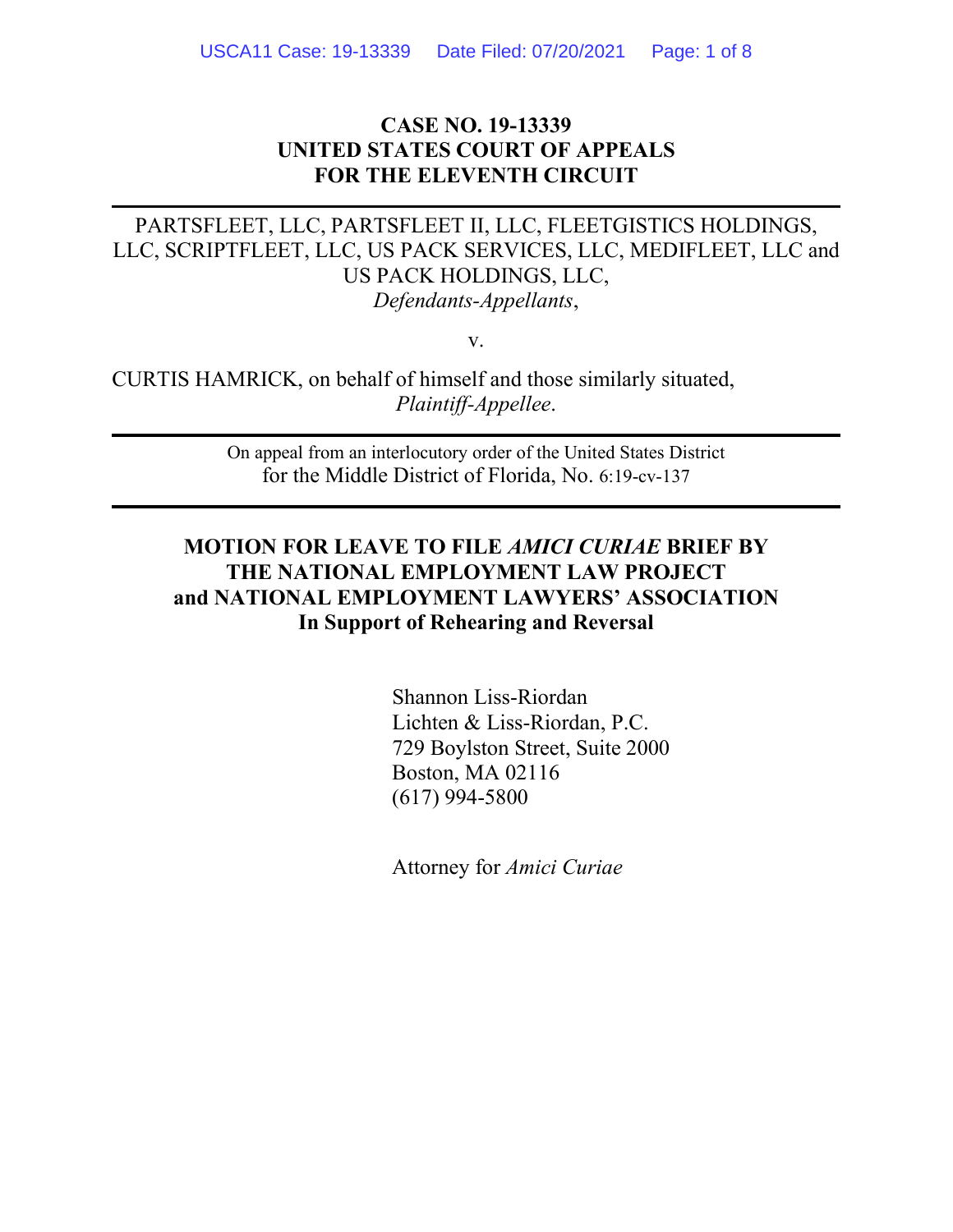### **Appeal No. 19-13339**

## *PARTSFLEET LLC, et al. v. HAMRICK, et al.* **CERTIFICATE OF INTERESTED PERSONS, CORPORATE DISCLOSURE STATEMENT, AND STATEMENT PURSUANT TO FRAP 29(C)(5)**

Pursuant to Federal Rule of Appellate Procedure 29(c), *Amici curiae* hereby

provide the following disclosure statements:

**National Employment Law Project** is a non-profit corporation that offers no

stock; there is no parent corporation or publicly owned corporation that owns 10

percent or more of this entity's stock.

**National Employment Lawyers Association** is a non-profit corporation that

offers no stock; there is no parent corporation or publicly owned corporation that

owns 10 percent or more of this entity's stock.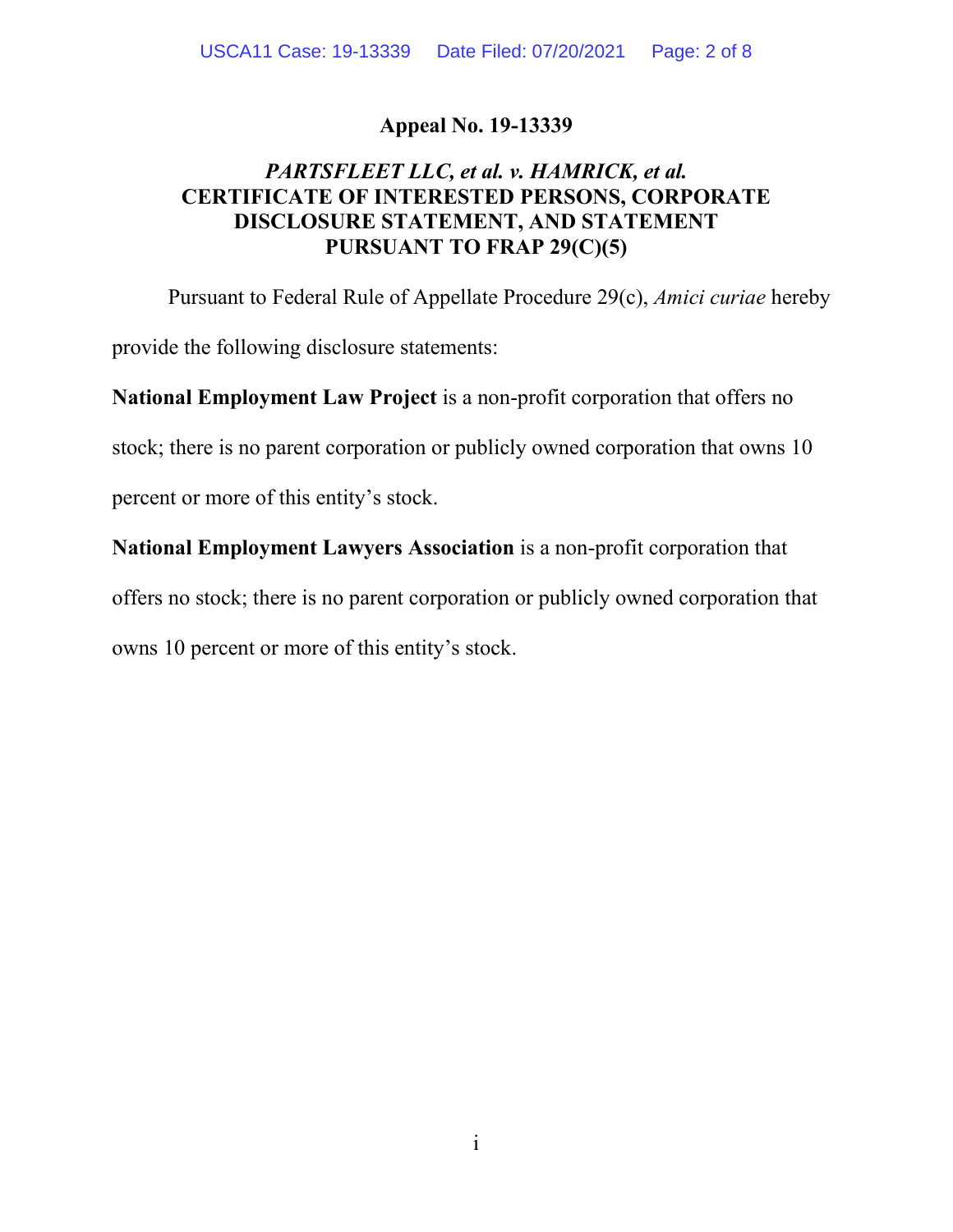### **Appeal No. 19-13339**

### *PARTSFLEET LLC, et al. v. HAMRICK, et al.*

Pursuant to Eleventh Circuit Rules 26.1-1, 26.1-2, and 26.1-3, counsel for *amici* certifies that in addition to the persons and entities identified in the Certificate of Interested Persons and Corporate Disclosure Statement provided by Appellees/Plaintiffs in their petition for rehearing, the following persons and entities have an interest in the outcome of this case.

- National Employment Law Project
- National Employment Lawyers Association
- Liss-Riordan, Shannon, attorney for *Amici Curiae*

Pursuant to Federal Rule of Appellate Procedure 29(c)(5), *amici* state that no party's counsel authored the brief in whole or in part; no party's counsel contributed money that was intended to fund preparing or submitting the brief; and no person other than *amici curiae* or their counsel contributed money that was intended to fund preparing or submitting the brief.

Dated July 20, 2021 *s/ Shannon Liss-Riordan*  Shannon Liss-Riordan, Lichten & Liss-Riordan, P.C. 729 Boylston Street, Suite 2000 Boston, MA 02116 (617) 994-5800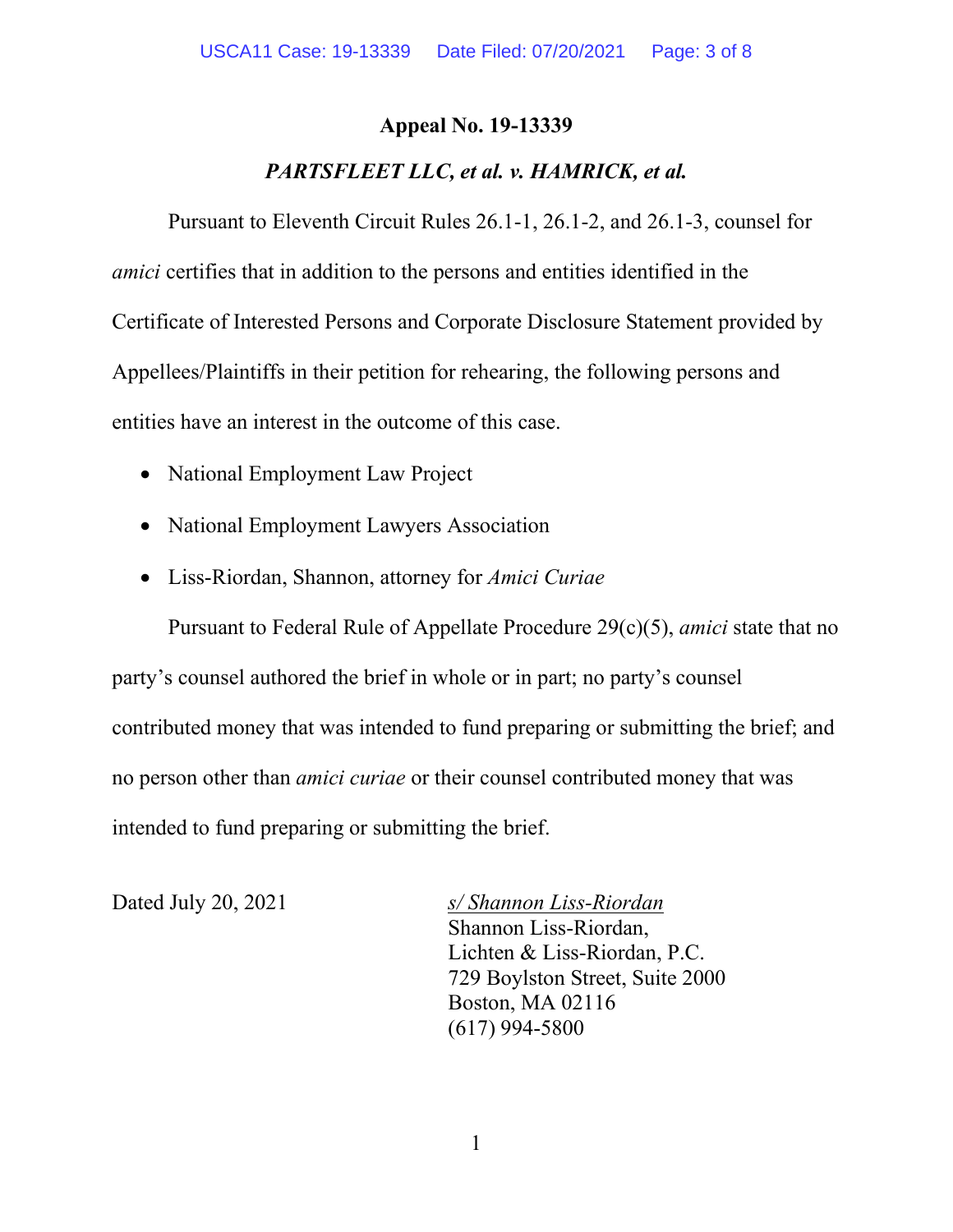### **MOTION FOR LEAVE TO PARTICIPATE AS** *AMICI CURIAE* **ON BEHALF OF PLAINTIFFS-APPELLEES**

Pursuant to Fed. R. App. P. 29(b), the National Employment Law Project ("NELP") and the National Employment Lawyers Association ("NELA") by and through undersigned counsel, hereby move for leave to participate as *amici curiae*  in support of Plaintiffs-Appellees in the case entitled *Partsfleet LLC, et al. v. Hamrick*, No. 19-13339. NELP and NELA urge the Eleventh Circuit Court of Appeals to grant the Petition for Rehearing and to reverse the panel's decision finding that Plaintiffs, last-mile delivery drivers, are not exempt from the Federal Arbitration Act ("FAA"), 9 U.S.C. § 1. A true and correct copy of the proposed brief is attached to this motion.<sup>[1](#page-28-0)</sup> In support, *amici* provide the following:

NELP is an organization dedicated to ensuring that federal and state employment laws are enforced consistently with their broad remedial nature so that workers are paid fairly and fully for all work performed. NELP submits this brief not to repeat the arguments made by the parties, but to bring the Court's attention to our unique perspective as advocates for low-wage workers in industries where misclassification is prevalent, including the delivery and trucking industry. NELP has expertise in independent contractor scams, and the costs inherent in those

<sup>&</sup>lt;sup>1</sup> *Amici* sought Defendant-Appellants' consent to their request for leave to file an amicus brief, which Defendants denied.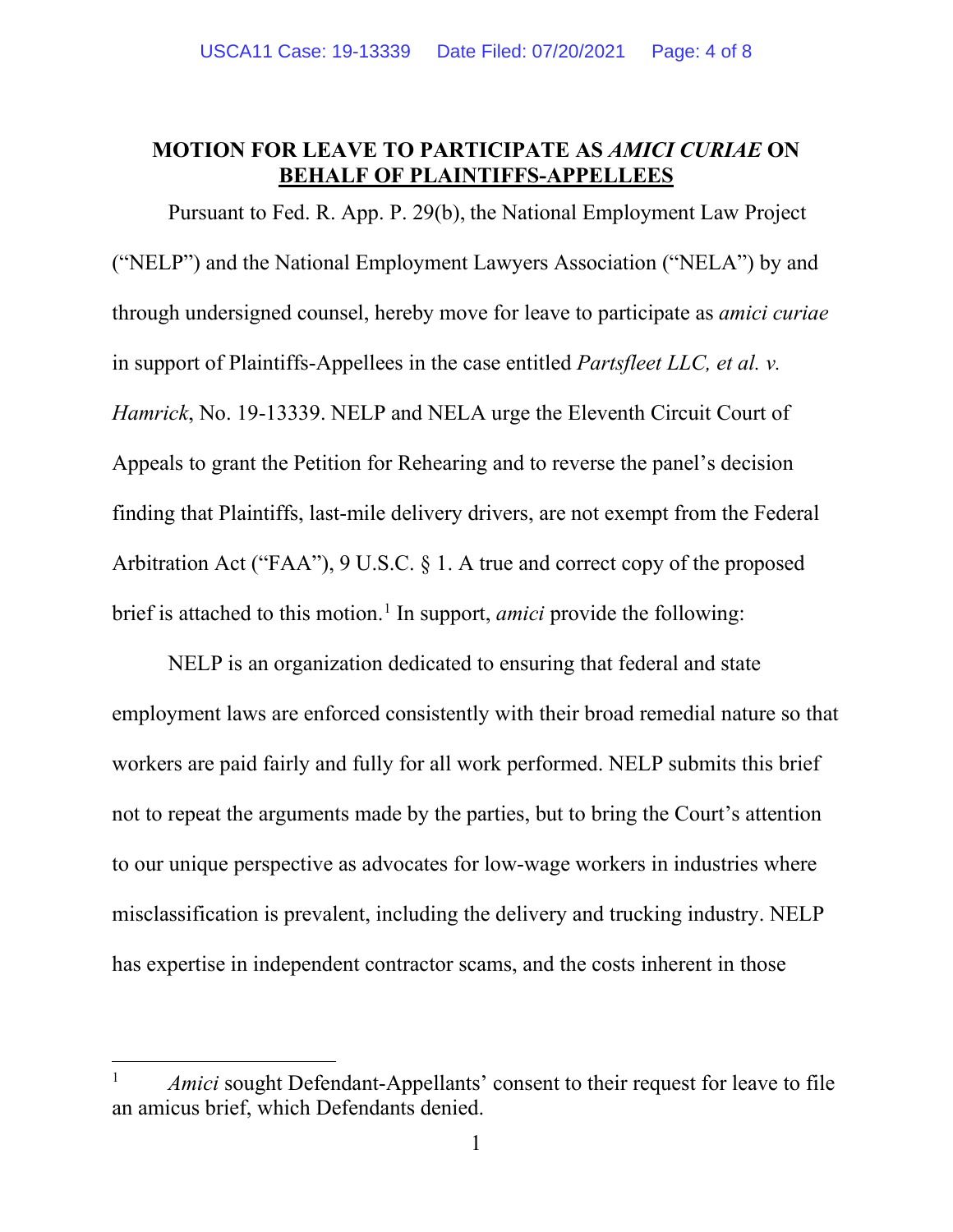abuses as well as the issue of forced arbitration and its effect on enforcement of wage-and-hour laws.

NELP is a non-profit legal organization with nearly 40 years of experience advocating for the employment and labor rights of low-wage and unemployed workers. NELP seeks to ensure that all employees, and especially the most vulnerable ones, receive the full protection of labor standards laws, and that employers are not rewarded for skirting those basic rights. NELP's area of expertise includes the workplace rights of nonstandard workers under state and federal employment and labor laws, with an emphasis on wage and hour rights. NELP has litigated directly and participated as amicus in numerous cases and has provided Congressional testimony addressing the issue of employment and misclassification. NELP is in a position to provide an analysis of the importance of enforcement of wage laws, their impact on unfair competition, and the public policies embodied in the FLSA.

The National Employment Lawyers Association (NELA) is the largest professional membership organization in the country comprised of lawyers who represent workers in labor, employment and civil rights disputes. Founded in 1985, NELA advances employee rights and serves lawyers who advocate for equality and justice in the American workplace. NELA and its 69 circuit, state, and local affiliates have a membership of over 4,000 attorneys who are committed to

2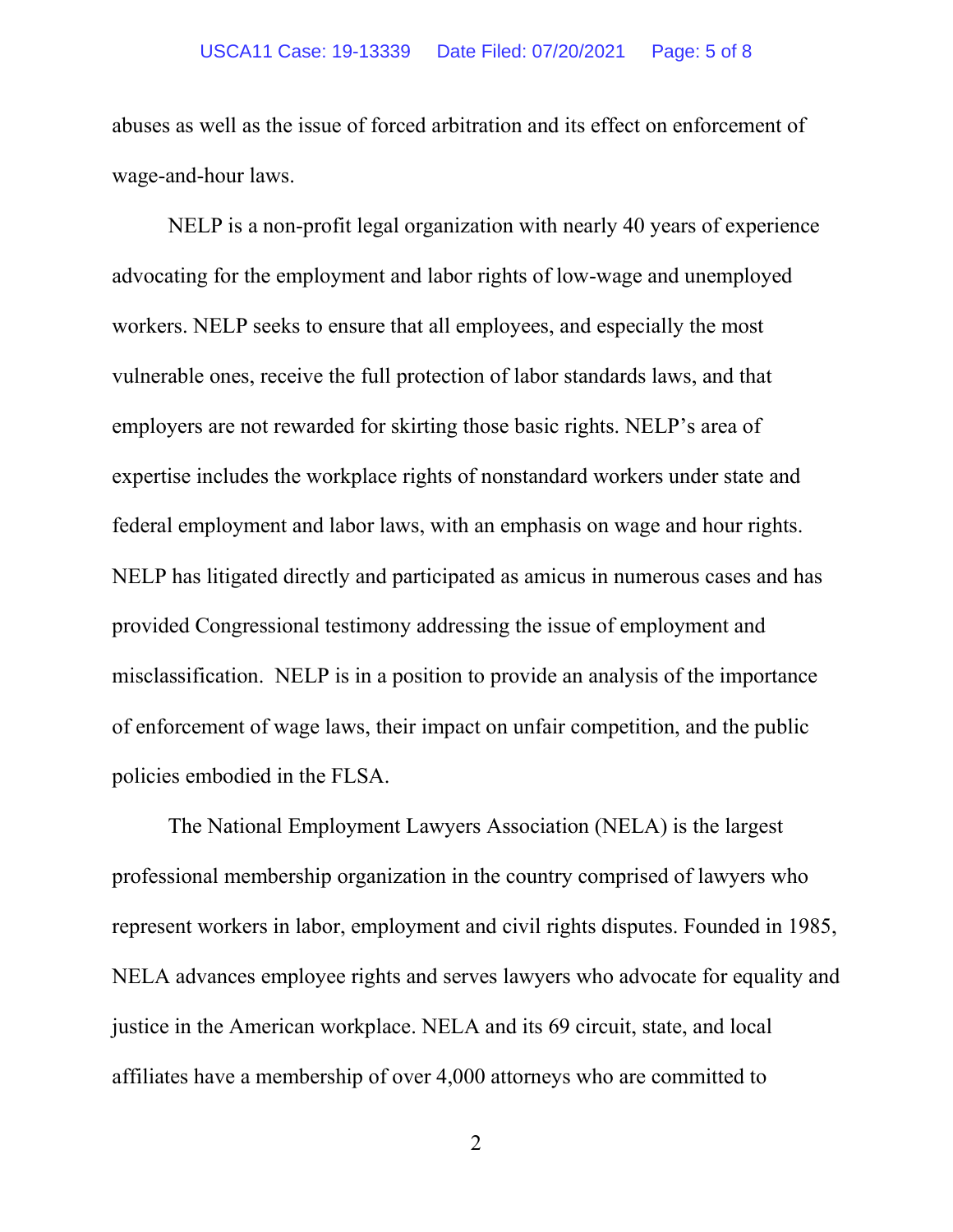#### USCA11 Case: 19-13339 Date Filed: 07/20/2021 Page: 6 of 8

working on behalf of those who have been illegally treated in the workplace. NELA's members litigate daily in every circuit, affording NELA a unique perspective on how the principles announced by the courts in employment cases actually play out on the ground. NELA strives to protect the rights of its members' clients, and regularly supports precedent-setting litigation affecting the rights of individuals in the workplace.

An amicus brief is desirable, and the matters asserted are relevant to the disposition of this case. As long-time membership groups and advocates on behalf of low-wage workers in the Eleventh Circuit and workers throughout the United States, *amici* are in a position to provide an analysis of the impact of the panel's decision on enforcement of the wage laws in the trucking and delivery industry, where misclassification is particularly rampant. Furthermore, *amici's* expertise in the area of mandatory arbitration allows *amici* to shed light on the ways in which the panel's decision creates conflict and uncertainty for delivery drivers and their advocates and is out of step with the reasoning and holdings of numerous other courts.

WHEREFORE, movants pray that their Motion be granted, and that this Court allow the filing of their *amici curiae* brief in this appeal.

3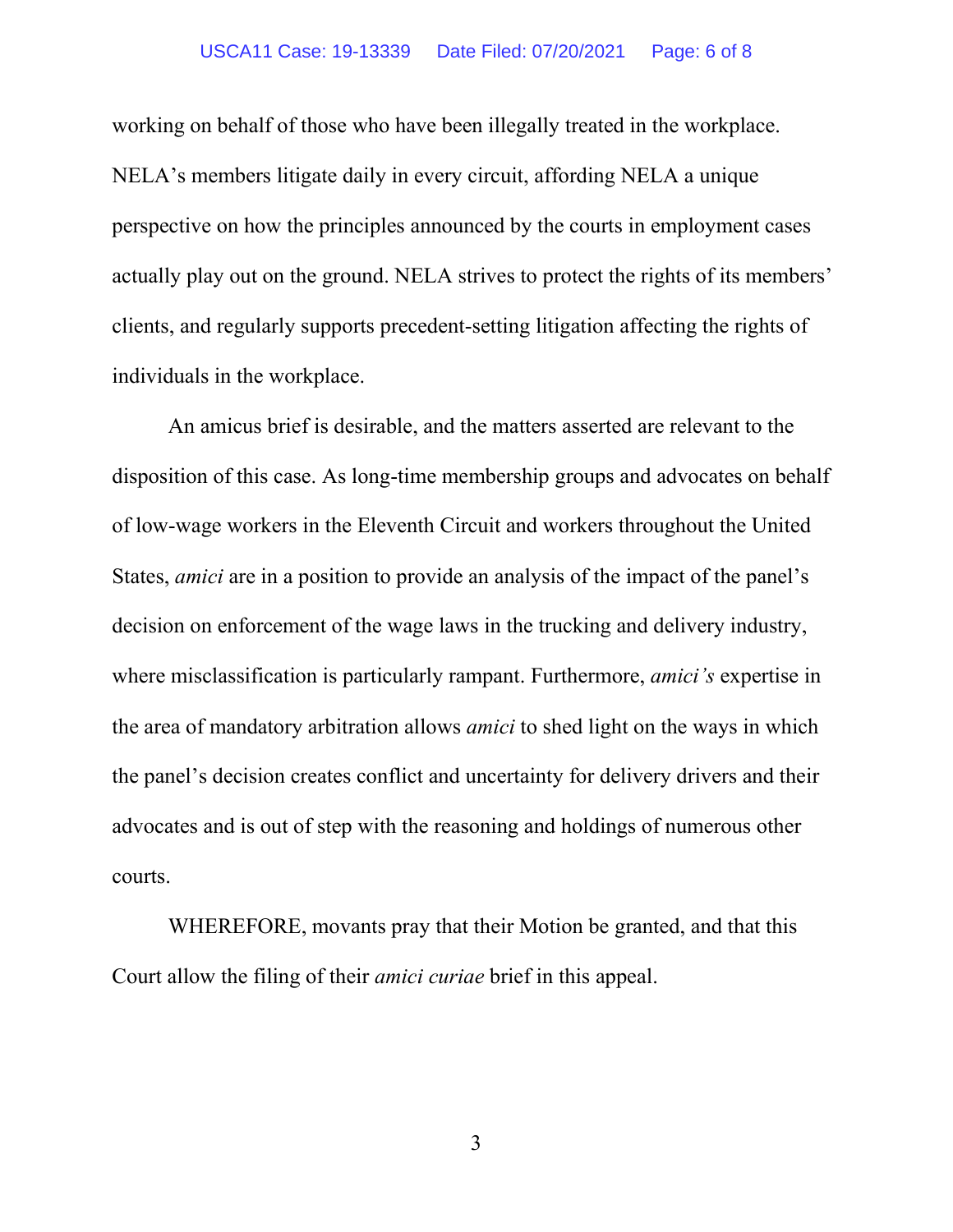Respectfully submitted,

For *Amicus Curiae*  National Employment Law Project, National Employment Lawyers Association,

/s/\_Shannon Liss-Riordan\_\_ Shannon Liss-Riordan Lichten & Liss-Riordan, P.C. 729 Boylston Street, Suite 2000 Boston, MA 02116 (617) 994-5800

Dated: July 20, 2021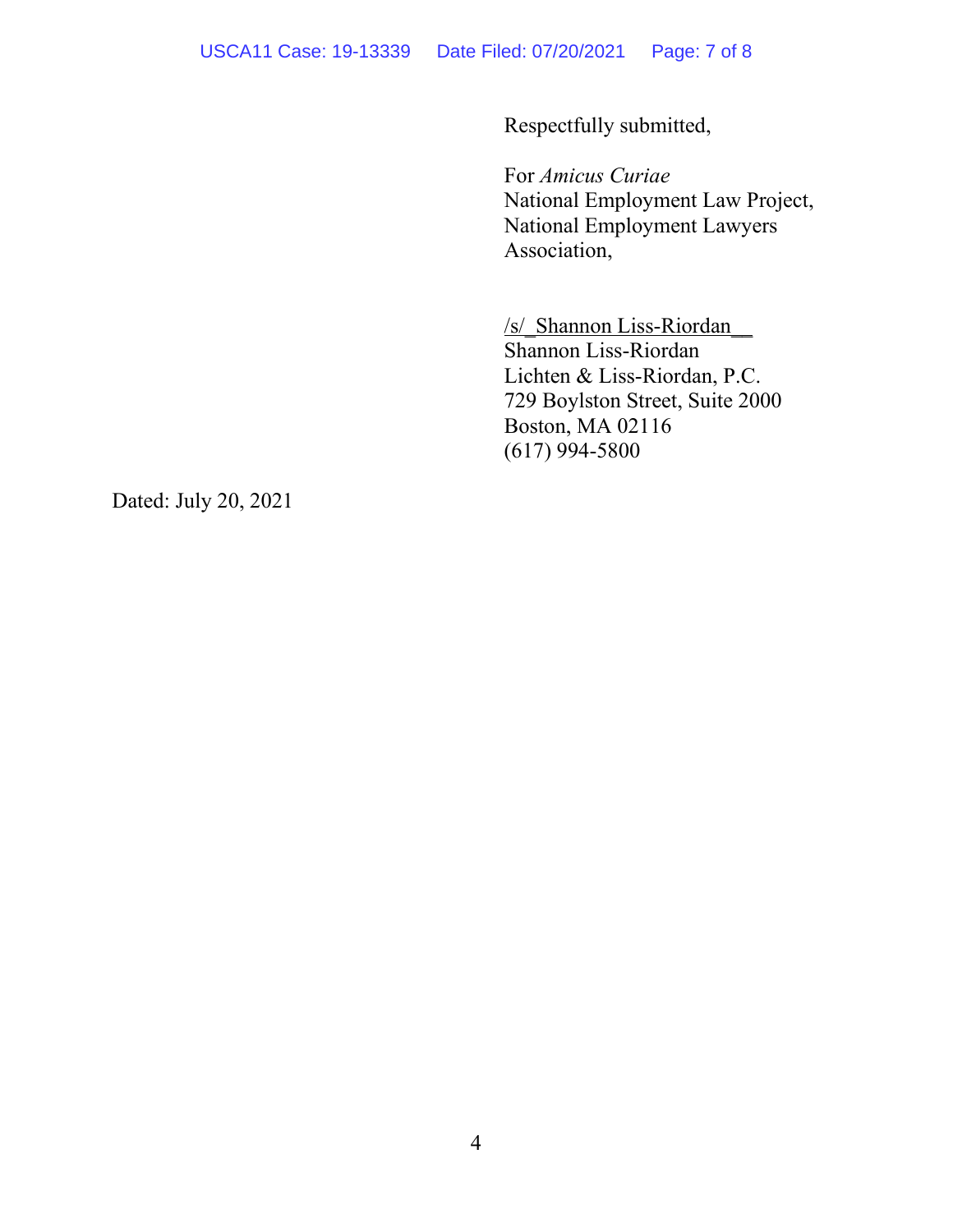## **CERTIFICATE OF SERVICE**

I, Shannon Liss-Riordan, hereby certify that a copy of the foregoing document was filed electronically with the Clerk of Court of the United States Court of Appeals for the Eleventh Circuit and served upon all counsel of record via the Court's CM/ECF system on July 20, 2021.

> s/Shannon Liss-Riordan Shannon Liss-Riordan, Esq.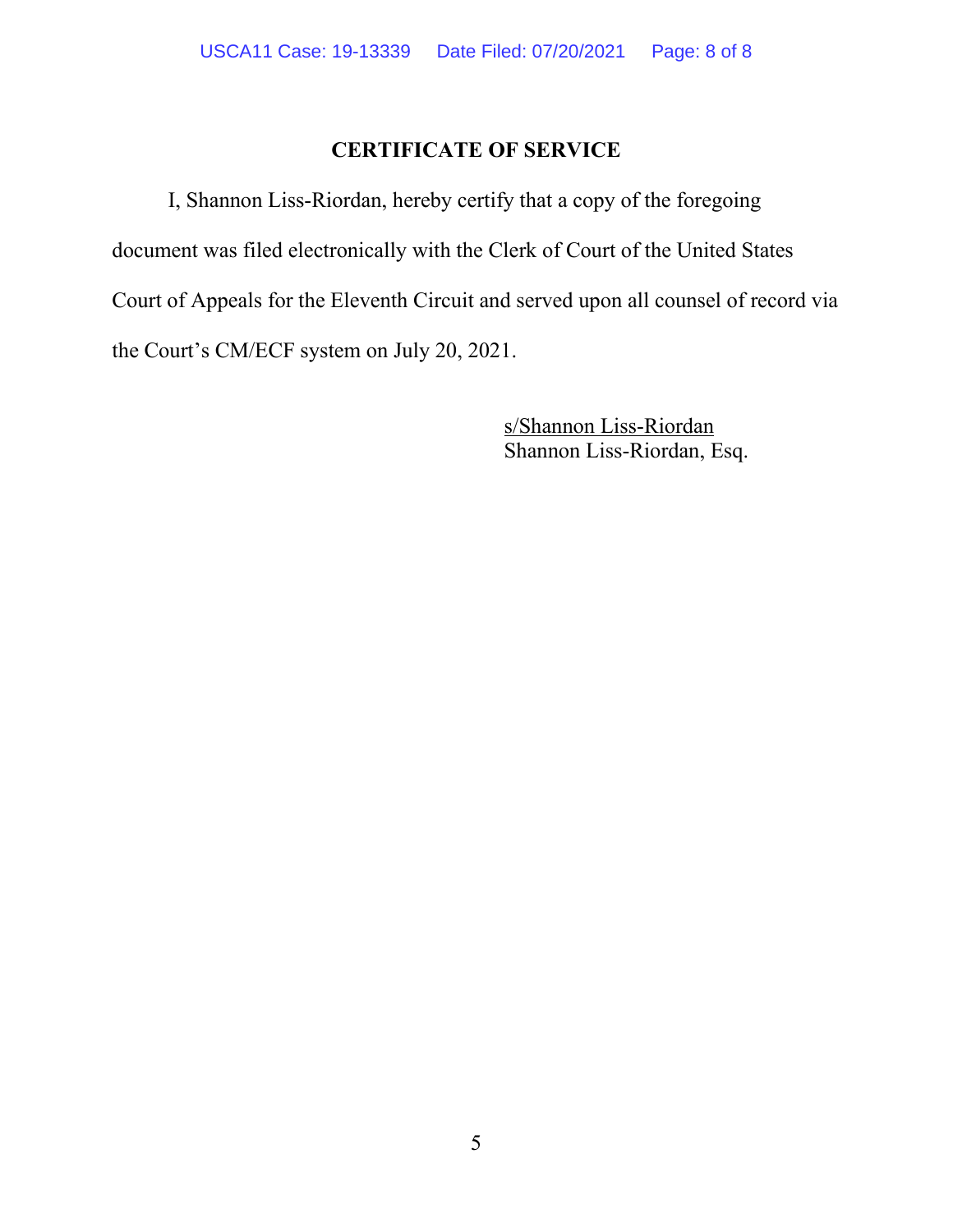## **CASE NO. 19-13339 UNITED STATES COURT OF APPEALS FOR THE ELEVENTH CIRCUIT**

# PARTSFLEET, LLC, PARTSFLEET II, LLC, FLEETGISTICS HOLDINGS, LLC, SCRIPTFLEET, LLC, US PACK SERVICES, LLC, MEDIFLEET, LLC and US PACK HOLDINGS, LLC,

*Defendants-Appellants*,

v.

CURTIS HAMRICK, on behalf of himself and those similarly situated, *Plaintiff-Appellee*.

On appeal from an interlocutory order of the United States District Court for the Middle District of Florida, No. 6:19-cv-137

## **BRIEF** *AMICUS CURIAE* **by THE NATIONAL EMPLOYMENT LAW PROJECT and NATIONAL EMPLOYMENT LAWYERS' ASSOCIATION In Support of Rehearing and Reversal**

Shannon Liss-Riordan Lichten & Liss-Riordan, P.C. 729 Boylston Street, Suite 2000 Boston, MA 02116 (617) 994-5800

Attorney for *Amici Curiae*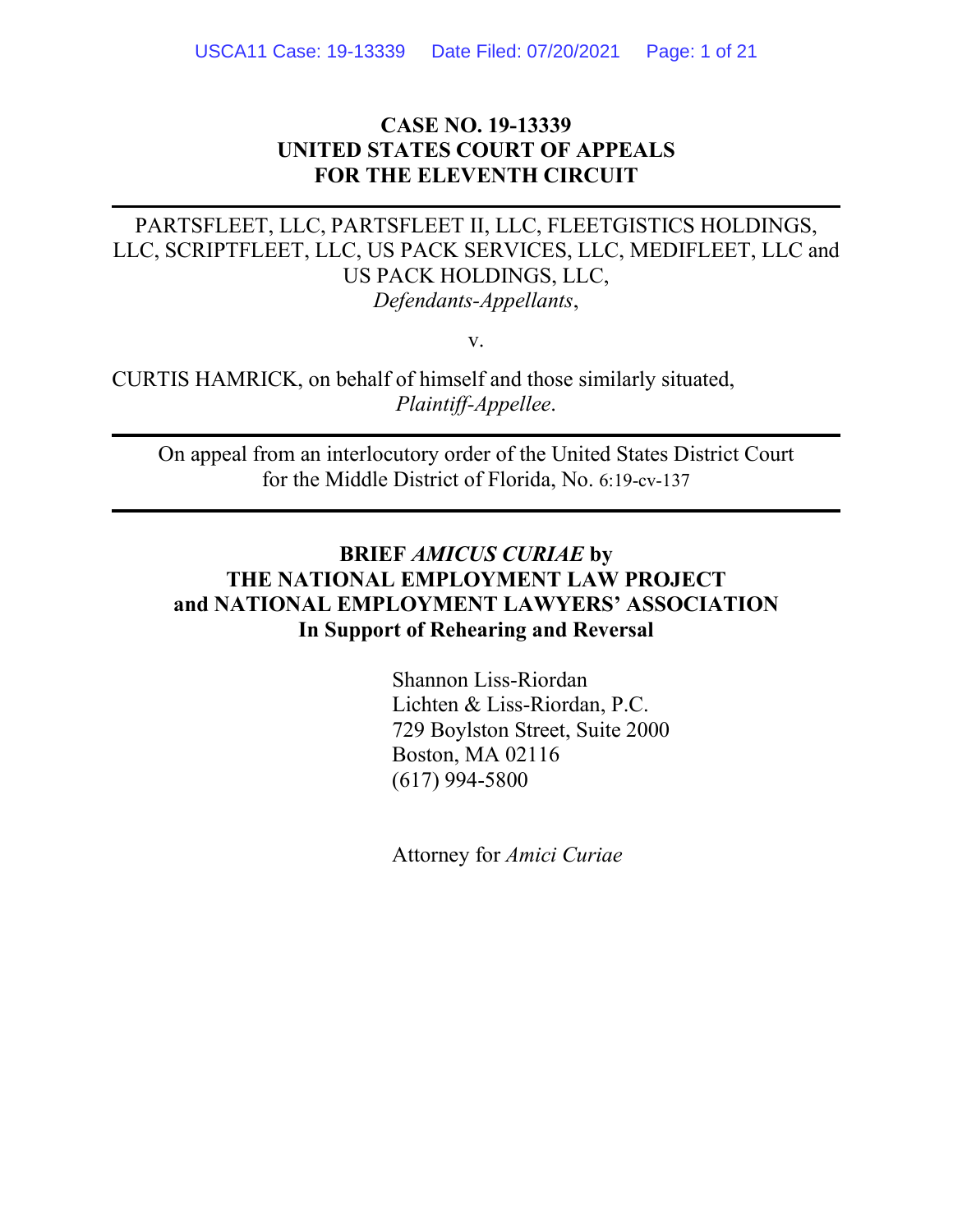### **Appeal No. 19-13339**

## *PARTSFLEET LLC, et al. v. HAMRICK, et al.* **CERTIFICATE OF INTERESTED PERSONS, CORPORATE DISCLOSURE STATEMENT, AND STATEMENT PURSUANT TO FRAP 29(C)(5)**

Pursuant to Federal Rule of Appellate Procedure 29(c), *Amici curiae* hereby

provide the following disclosure statements:

**National Employment Law Project** is a non-profit corporation that offers no

stock; there is no parent corporation or publicly owned corporation that owns 10

percent or more of this entity's stock.

**National Employment Lawyers Association** is a non-profit corporation that

offers no stock; there is no parent corporation or publicly owned corporation that

owns 10 percent or more of this entity's stock.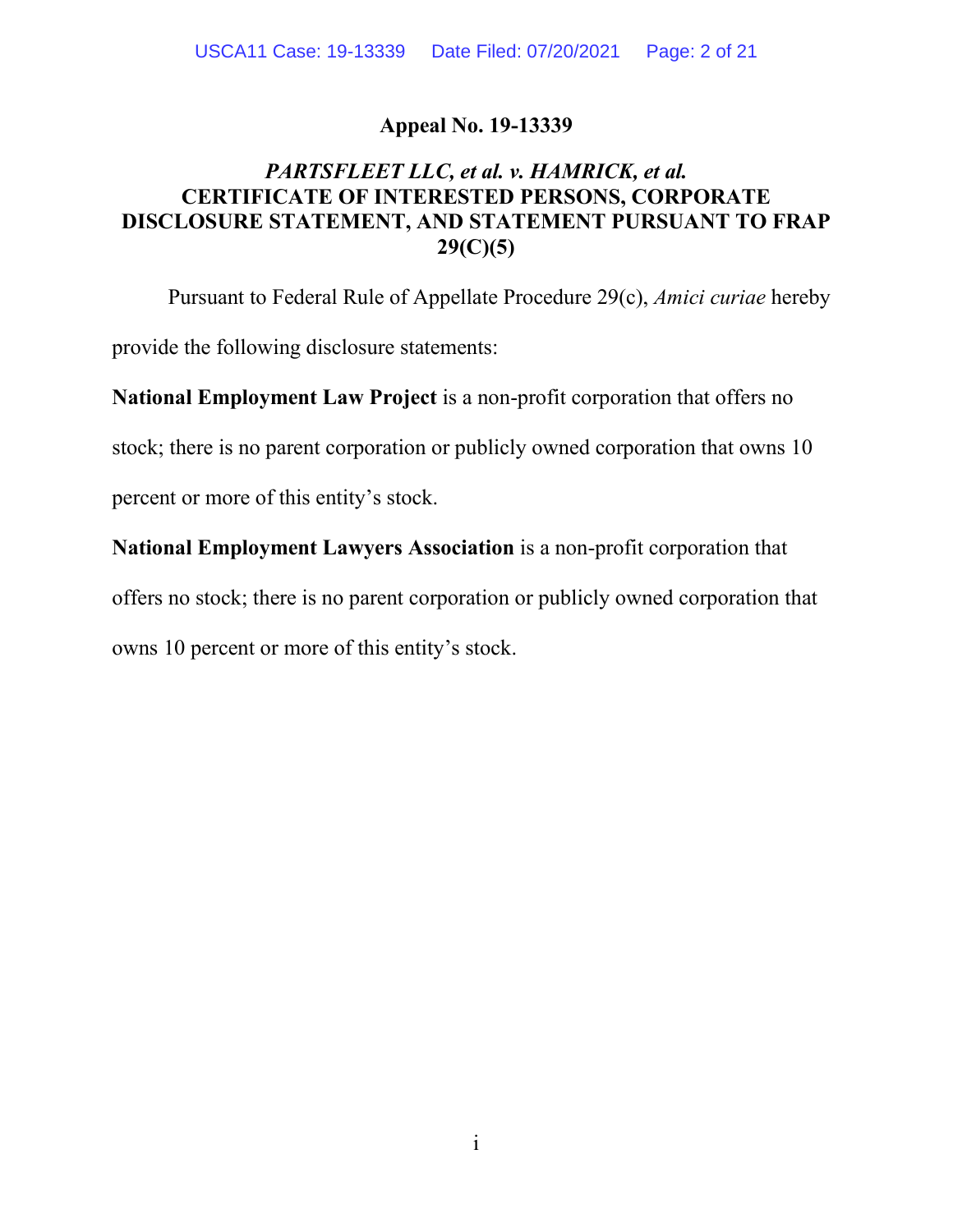#### **Appeal No. 19-13339**

### *PARTSFLEET LLC, et al. v. HAMRICK, et al.*

Pursuant to Eleventh Circuit Rules 26.1-1, 26.1-2, and 26.1-3, counsel for *amici* certifies that in addition to the persons and entities identified in the Certificate of Interested Persons and Corporate Disclosure Statement provided by Appellees/Plaintiffs in their petition for rehearing, the following persons and entities have an interest in the outcome of this case.

- National Employment Law Project
- National Employment Lawyers Association
- Liss-Riordan, Shannon, attorney for *Amici Curiae*

Pursuant to Federal Rule of Appellate Procedure 29(c)(5), *amici* state that no party's counsel authored the brief in whole or in part; no party's counsel contributed money that was intended to fund preparing or submitting the brief; and no person other than *amici curiae* or their counsel contributed money that was intended to fund preparing or submitting the brief.

Dated July 20, 2021 *s/ Shannon Liss-Riordan*  Shannon Liss-Riordan, Lichten & Liss-Riordan, P.C. 729 Boylston Street, Suite 2000 Boston, MA 02116 (617) 994-5800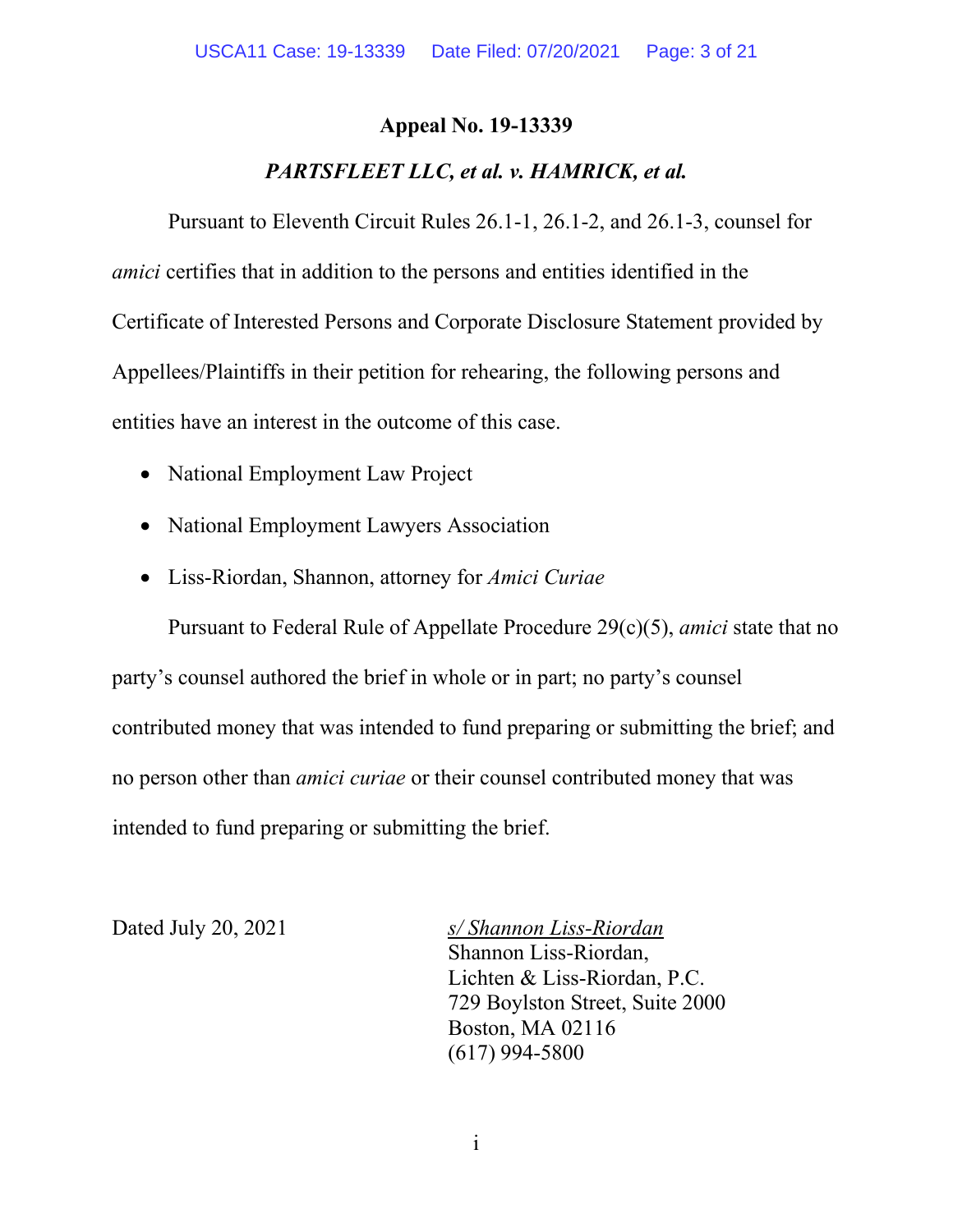# **TABLE OF CONTENTS**

|                | CERTIFICATE OF INTERESTED PERSONS, CORPORATE                                                                        |  |
|----------------|---------------------------------------------------------------------------------------------------------------------|--|
|                | DISCLOSURE STATEMENT, AND STATEMENT PURSUANT TO                                                                     |  |
|                |                                                                                                                     |  |
|                |                                                                                                                     |  |
|                |                                                                                                                     |  |
|                |                                                                                                                     |  |
|                |                                                                                                                     |  |
|                |                                                                                                                     |  |
|                | A. Last-Mile Delivery Drivers Like the Plaintiffs Have Consistently                                                 |  |
| <b>B.</b>      | The Panel's Decision Fails to Follow the Supreme Court's                                                            |  |
| $\mathbf{C}$ . | The Panel's Decision Will Allow Exploitation of Last-Mile<br>Delivery Drivers to Continue Unchecked, Absent En Banc |  |
|                |                                                                                                                     |  |
|                |                                                                                                                     |  |
|                |                                                                                                                     |  |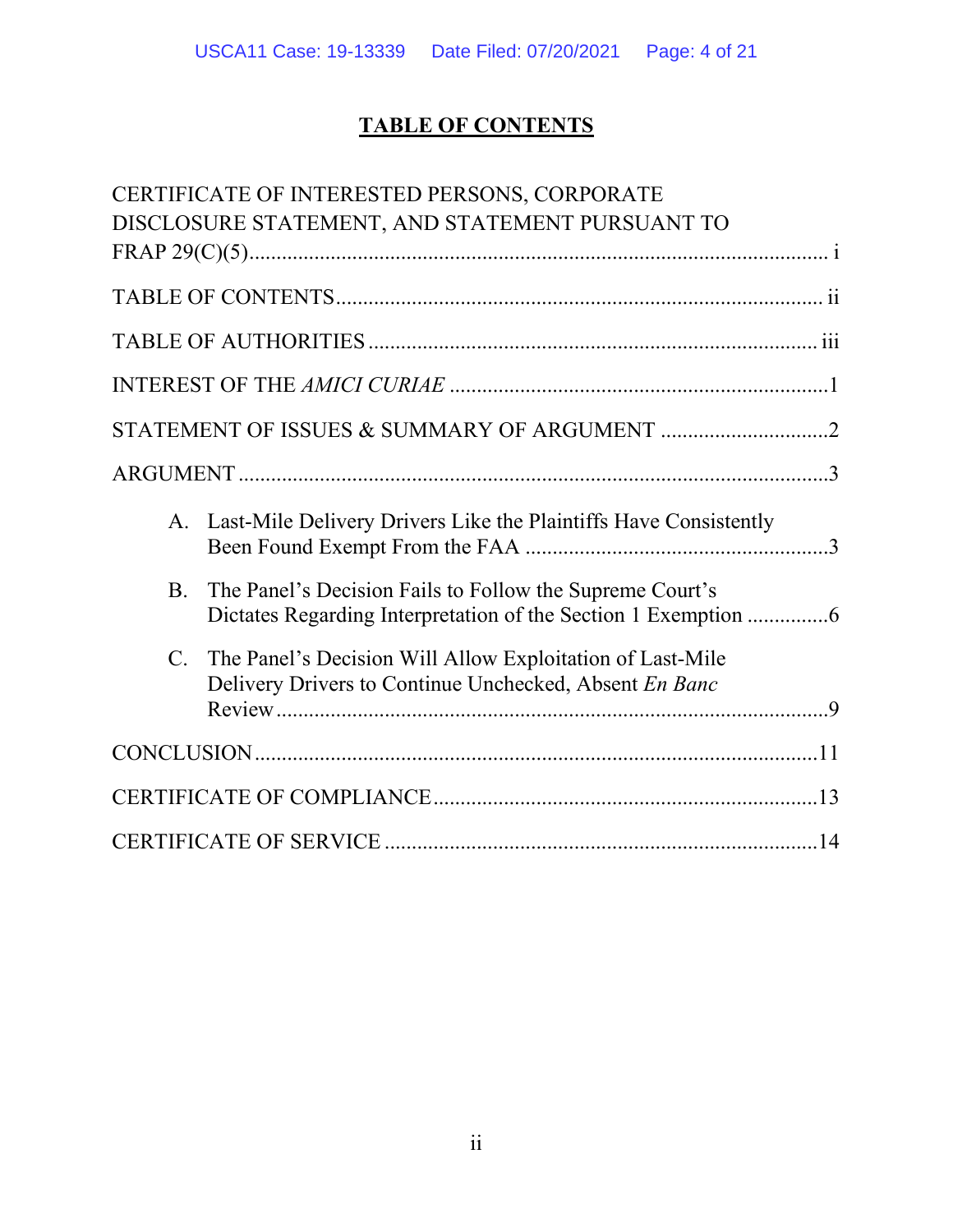# **TABLE OF AUTHORITIES**

# **Cases**

| Alexander v. FedEx Ground Package Sys., Inc.                                                                    |
|-----------------------------------------------------------------------------------------------------------------|
| Anderson v. Homedeliveryamerica.com, Inc.                                                                       |
| Christie v. Loomis Armored US, Inc.                                                                             |
| Cir. City Stores, Inc. v. Adams                                                                                 |
| Craig v. FedEx Ground Package Sys., Inc.                                                                        |
| Craig v. FedEx Ground Package System, Inc.                                                                      |
| DaSilva v. Border Transfer of MA, Inc.                                                                          |
| Harden v. Roadway Package Sys., Inc.                                                                            |
| Kach v. Monessen Sw. Ry. Co.                                                                                    |
| Matter of Claim of Cowan                                                                                        |
| Muller v. Roy Miller Freight Lines, LLC                                                                         |
| New Prime Inc. v. Oliveira                                                                                      |
| Nieto v. Fresno Beverage Co., Inc.<br>33 Cal. App. 5th 274 (Cal. Ct. App. 2019), reh'g denied (Mar. 27, 2019) 3 |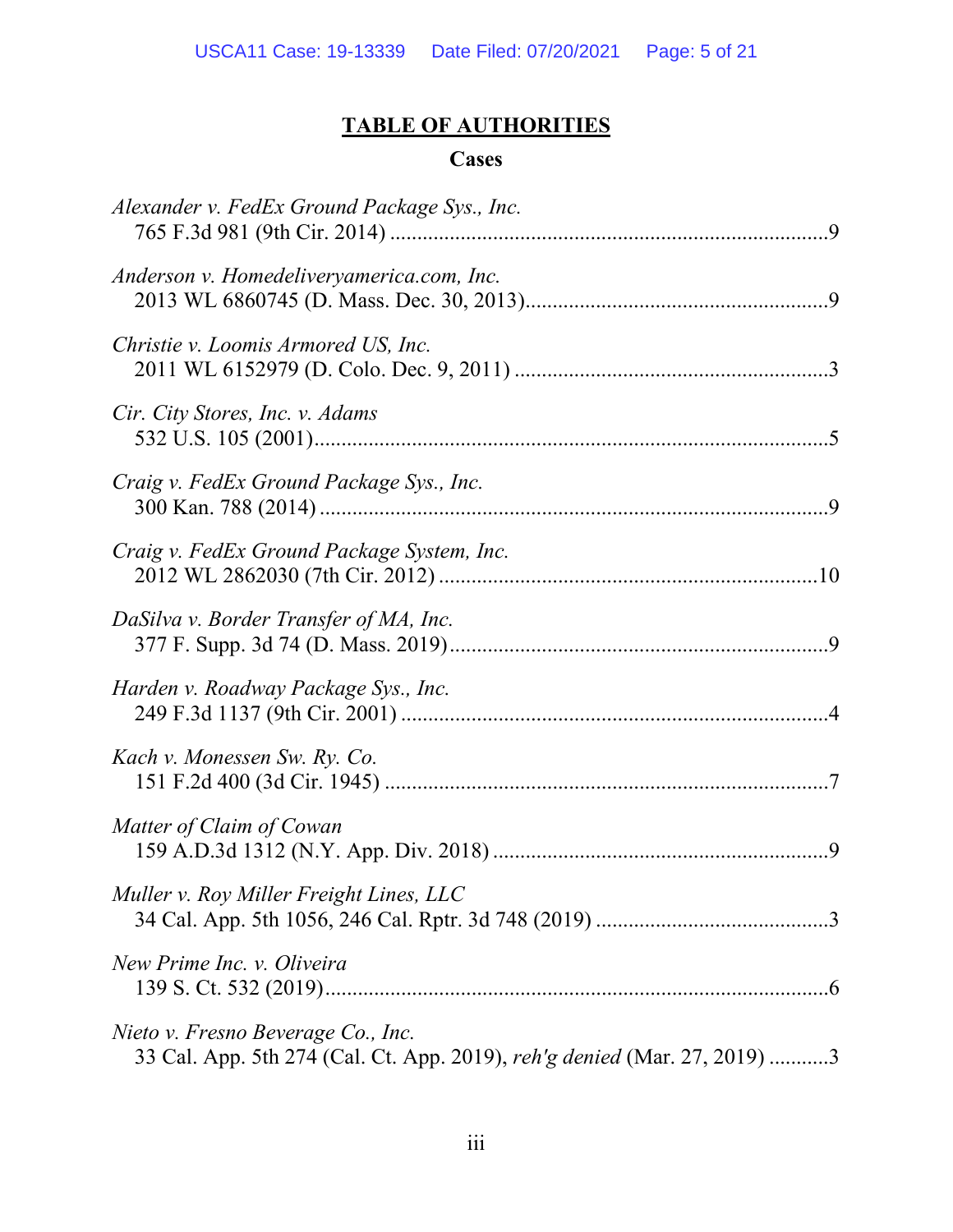| Norfolk & W. R. Co. v. Com. of Pennsylvania                                                             |  |
|---------------------------------------------------------------------------------------------------------|--|
| Philadelphia & Reading Ry. Co. v. Hancock                                                               |  |
| Rittmann v. Amazon.com, Inc.<br>971 F.3d 904 (9th Cir. 2020), cert. denied, 141 S. Ct. 1374 (2021) 3, 6 |  |
| Rittmann v. Amazon.com, Inc.                                                                            |  |
| Saxon v. Sw. Airlines Co.                                                                               |  |
| Scalia v. USPack Logistics LLC, et al.                                                                  |  |
| Slayman v. FedEx Ground Package Sys., Inc.                                                              |  |
| Waithaka v. Amazon.com, Inc.                                                                            |  |
| Waithaka v. Amazon.com, Inc.<br>966 F.3d 10 (1st Cir. 2020), cert. denied, No. 20-1077, 2021 WL 2519107 |  |
| <i>Wallace v. Grubhub Holdings, Inc.</i>                                                                |  |
| Ward v. Express Messenger Sys., Inc.                                                                    |  |

## **Statutes**

| Erdman Act                     |  |
|--------------------------------|--|
| <b>Federal Arbitration Act</b> |  |
|                                |  |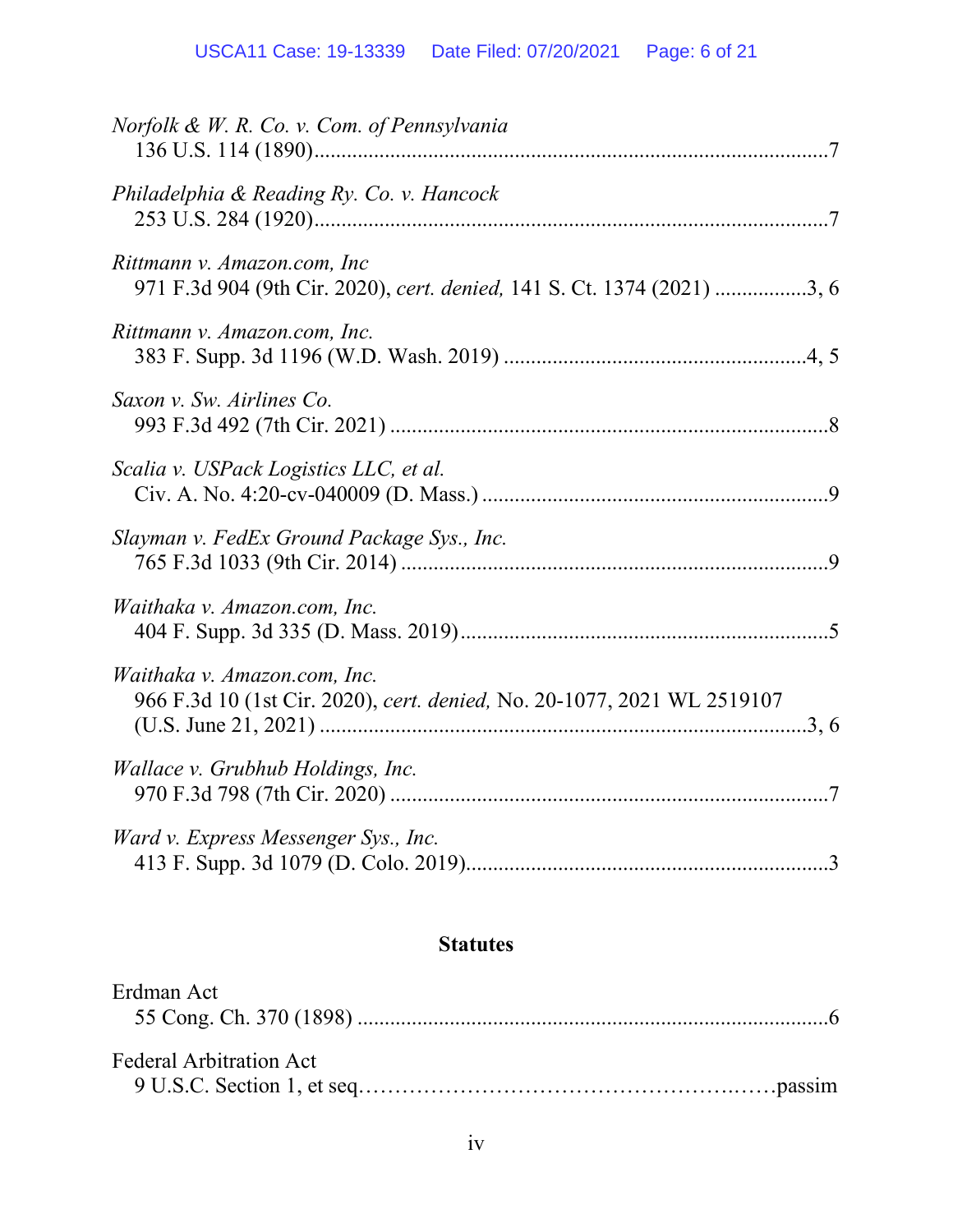| Transportation Act of 1920 |  |
|----------------------------|--|
|                            |  |

## **Other Authorities**

| Hugh Baran & Elisabeth Campbell                                  |  |
|------------------------------------------------------------------|--|
| FORCED ARBITRATION HELPED EMPLOYERS WHO COMMITTED WAGE           |  |
| THEFT POCKET \$9.2 BILLION IN 2019 FROM WORKERS IN LOW-PAID JOBS |  |
|                                                                  |  |
| NAT'L EMP. L. PROJECT                                            |  |
| INDEPENDENT CONTRACTOR MISCLASSIFICATION IMPOSES HUGE COSTS ON   |  |
| WORKERS AND FEDERAL AND STATE TREASURIES (Oct. 2020)10           |  |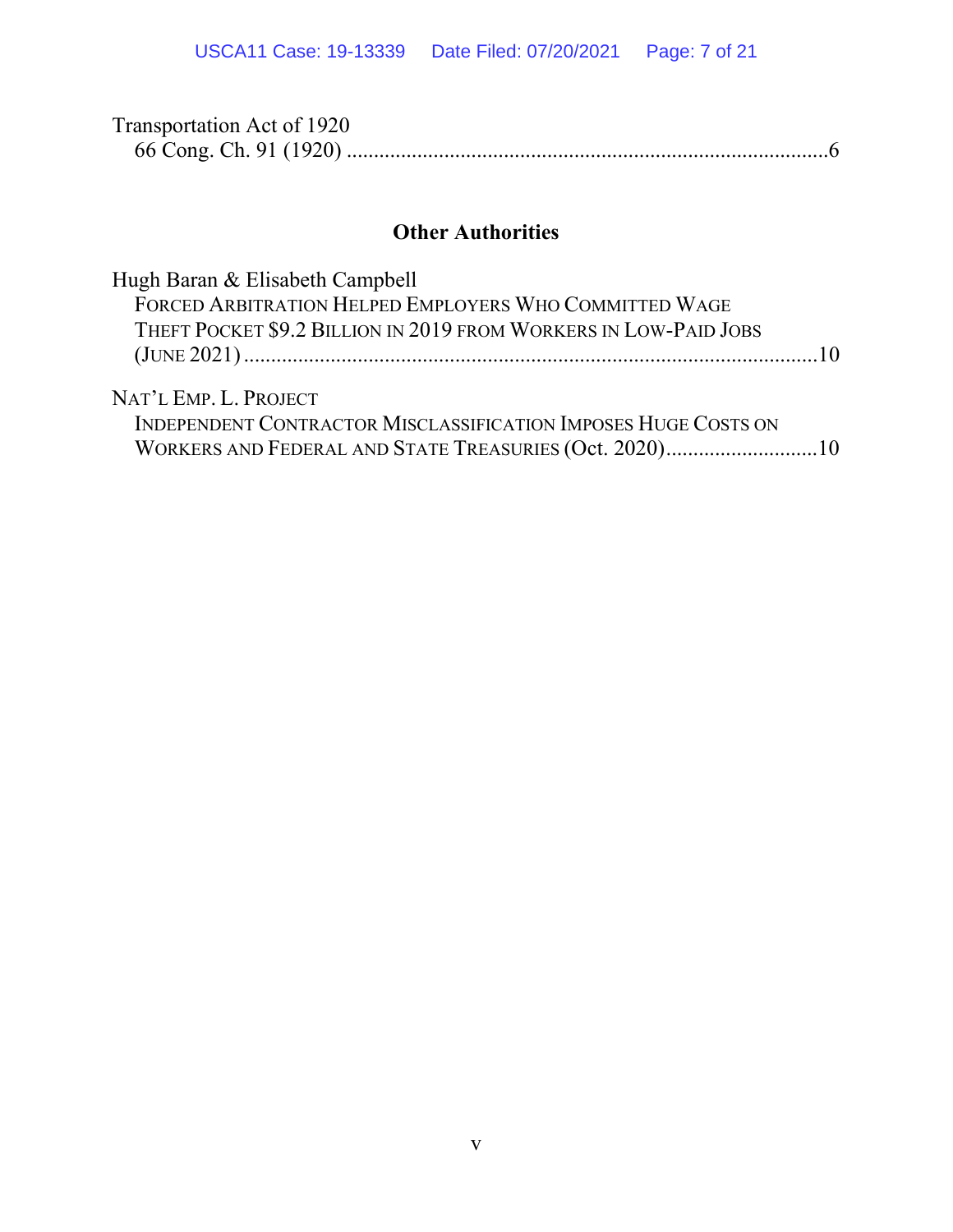#### **INTEREST OF THE** *AMICI CURIAE*

The National Employment Law Project ("NELP") is a non-profit legal organization with over fifty years of experience advocating for the employment rights of workers in low-wage industries. NELP's areas of expertise include the workplace rights of contingent workers and forced arbitration. NELP collaborates closely with state and federal agencies, community-based worker centers, unions, and state policy groups, including in the Eleventh Circuit, and has litigated and participated as amicus in numerous cases addressing the rights of contingent workers under federal and state laws. NELP has submitted testimony to the U.S. Congress and state legislatures on numerous occasions on the problems of independent contractor misclassification.

The National Employment Lawyers Association (NELA) is the largest professional membership organization in the country comprised of lawyers who represent workers in labor, employment and civil rights disputes. Founded in 1985, NELA advances employee rights and serves lawyers who advocate for equality and justice in the American workplace. NELA strives to protect the rights of its members' clients, and regularly supports precedent-setting litigation affecting the rights of individuals in the workplace.

A ruling denying *en banc* review of the panel's decision would undermine Amici's longstanding policy goals and those of close partners in worker advocacy

1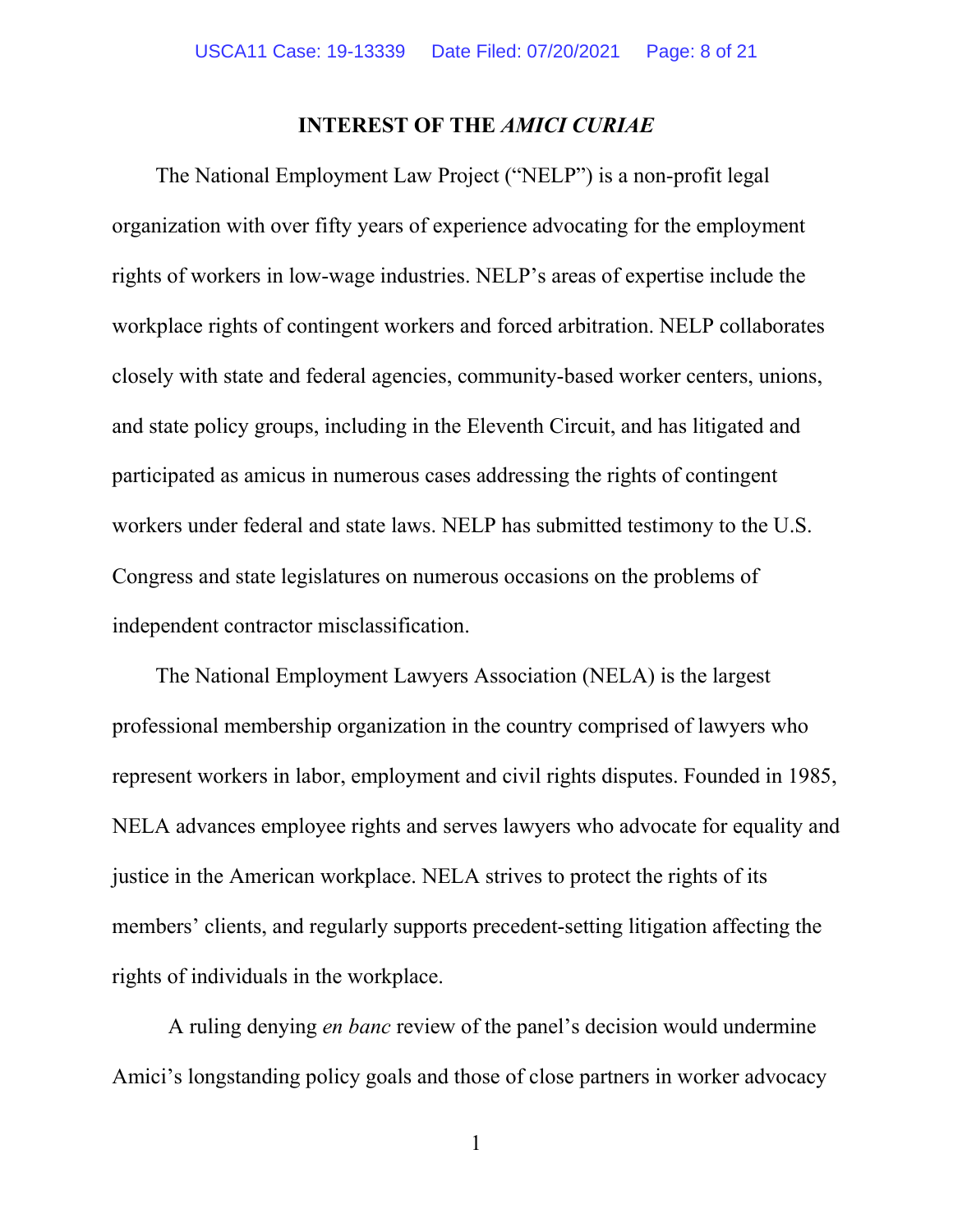organizations throughout the Eleventh Circuit.

### **STATEMENT OF ISSUES & SUMMARY OF ARGUMENT**

Amici's brief does not duplicate the parties' arguments but instead explains why the panel's Section 1 determination is a matter of exceptional importance warranting *en banc* review.

The panel's finding that "last-mile" delivery drivers who complete the final leg of an interstate shipment do not qualify as a "class of workers engaged in foreign or interstate commerce" is squarely at odds with the decisions of numerous other courts and creates needless conflict and uncertainty for delivery drivers and their advocates. The panel's decision also fails to follow the Supreme Court's instruction that courts look to the "ordinary meaning" of the text of Section 1 at the time Congress enacted the FAA.

The threshold Section 1 determination in this case is no mere procedural matter; rather, it effectively dictates whether the significant harms Defendants-Appellants' misclassification imposes on their drivers, on law-abiding employers, and on public coffers will continue unchecked, or whether Defendants-Appellants will be held accountable for their lawbreaking in a public court in this Circuit.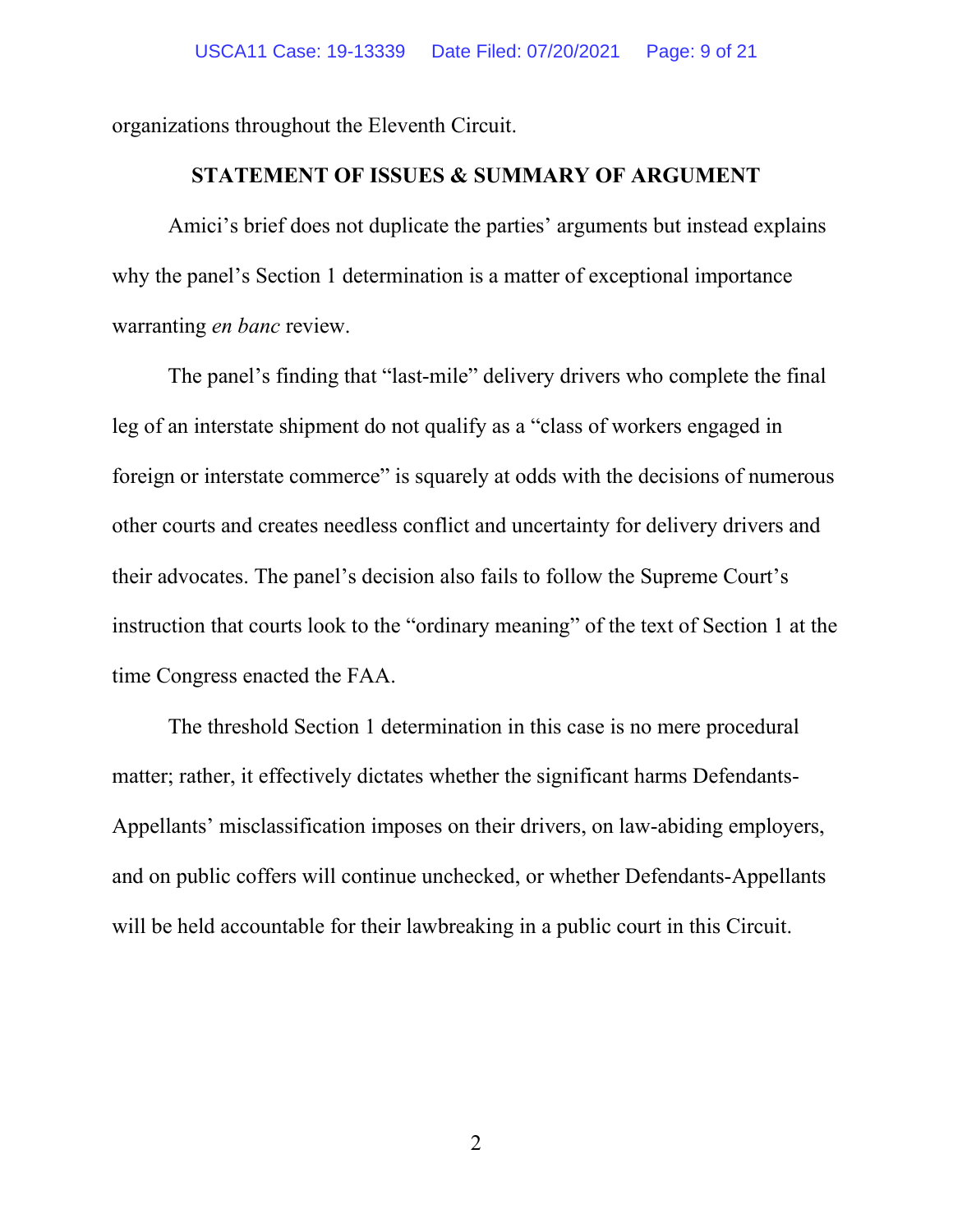#### **ARGUMENT**

### **A. Last-Mile Delivery Drivers Like the Plaintiffs Have Consistently Been Found Exempt From the FAA**

In holding that last-mile delivery drivers are not exempt from the FAA under Section 1's transportation worker exemption, the panel's decision in this case is an outlier. Indeed, the decision is in direct conflict with numerous other courts, which have consistently held so-called "last-mile" delivery drivers, who complete an interstate shipment to its final destination, are transportation workers "engaged in interstate commerce" for purposes of the FAA. *See, e.g.*, *Waithaka v. Amazon.com, Inc.*, 966 F.3d 10, 20 (1st Cir. 2020), *cert. denied,* No. 20-1077, 2021 WL 2519107 (U.S. June 21, 2021); *Rittmann v. Amazon.com, Inc.*, 971 F.3d 904, 915 (9th Cir. 2020), *cert. denied,* 141 S. Ct. 1374 (2021) [1](#page-28-0) ; *Ward v. Express Messenger Sys., Inc.*, 413 F. Supp. 3d 1079, 1085 (D. Colo. 2019); *Nieto v. Fresno Beverage Co., Inc.*, 33 Cal. App. 5th 274, 281-85 (Cal. Ct. App. 2019), *reh'g denied* (Mar. 27, 2019); *Muller v. Roy Miller Freight Lines, LLC*, 34 Cal. App. 5th 1056, 1060 (2019); *Christie v. Loomis Armored US, Inc.*, No. 10-cv-02011-WJM-KMT, 2011 WL 6152979 (D. Colo. Dec. 9, 2011); *see also Harden v. Roadway Package Sys.,* 

<sup>1</sup> Just last month, the Supreme Court denied certiorari in *Waithaka* and *Rittmann*. The panel decision conflicts with the outcome and approach taken by the First and Ninth Circuits in those cases.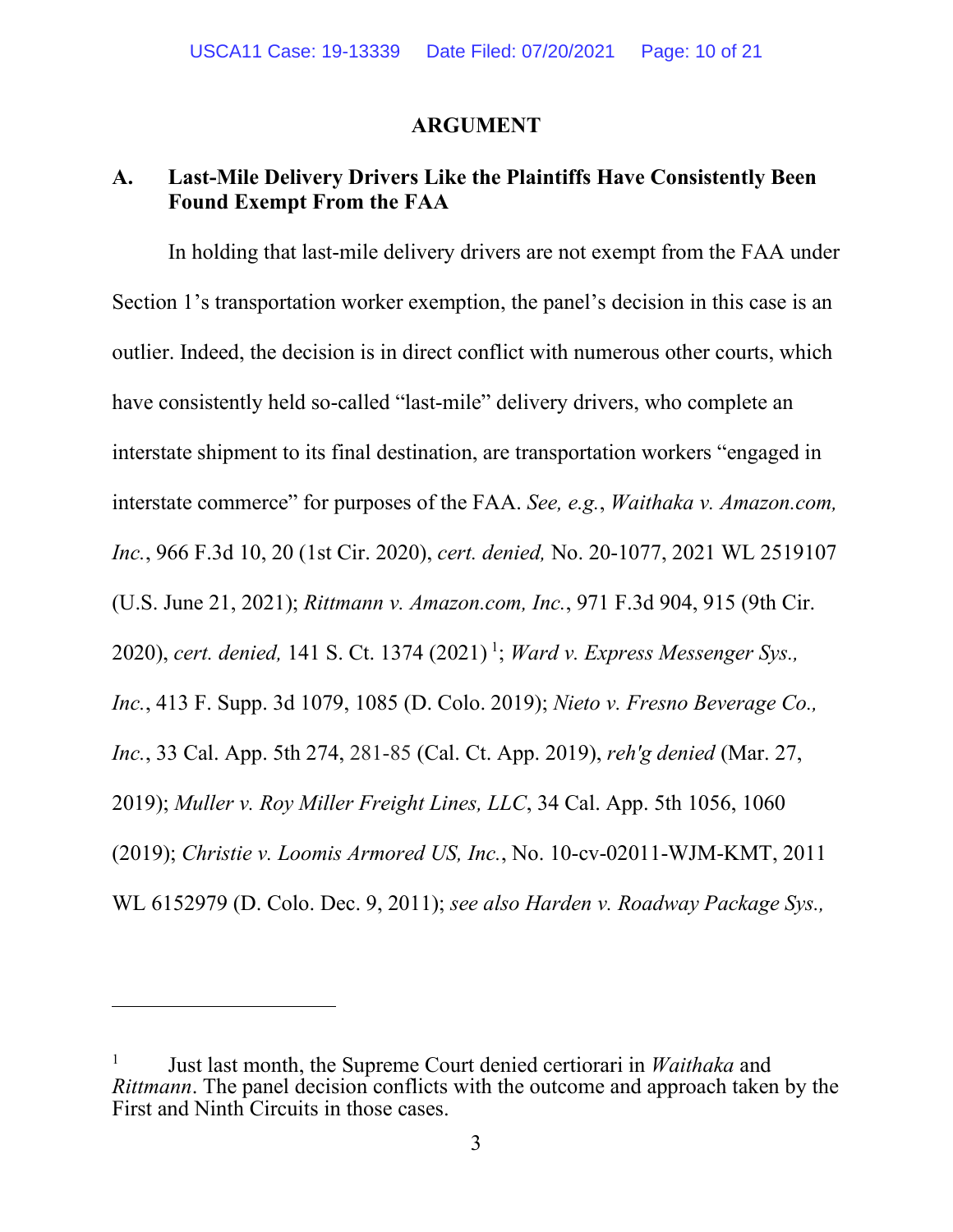*Inc.*, 249 F.3d 1137, 1141 (9th Cir. 2001) (holding delivery driver for pre-cursor to FedEx was a transportation worker under Section 1 exemption).

Indeed, truck drivers are quintessential transportation workers, just like railroad employees or seamen, the other two enumerated categories of workers listed in the statute. That a particular driver made deliveries of goods being shipped across state lines on one *intra*state leg of the larger interstate journey does not change the essential character of the work; such a driver is still "engaged in interstate commerce" within the meaning of the FAA.<sup>[2](#page-28-0)</sup>

That last-mile delivery drivers should be exempt from the FAA is consistent with the purposes of the Section 1 exemption, as explained by the Supreme Court in *Circuit City*. The Court interpreted Section 1 as applying only to transportation workers, as opposed to *all* employees across all industries, citing the exclusion of

*Rittmann v. Amazon.com, Inc.*, 383 F. Supp. 3d 1196, 1201 (W.D. Wash. 2019).

<sup>2</sup> The district court in *Rittmann* summarized the logical fallacy of requiring that Section 1 turn on whether a class of drivers crosses state lines regularly:

Consider the following hypothetical…A distribution center in Northern California receives a shipment of mattresses from New York, some of which are then transported by a long-haul driver to a distribution center in Southern California, others of which are delivered by a short-haul driver to a customer in Southern Oregon. The long-haul truck driver would not be any less subject to the transportation worker exemption than the short-haul truck driver, whose route happens to cross state lines. If an employer's business is centered around the interstate transport of goods and the employee's job is to transport those goods to their final destination—even if it is the last leg of the journey—that employee falls within the transportation worker exemption.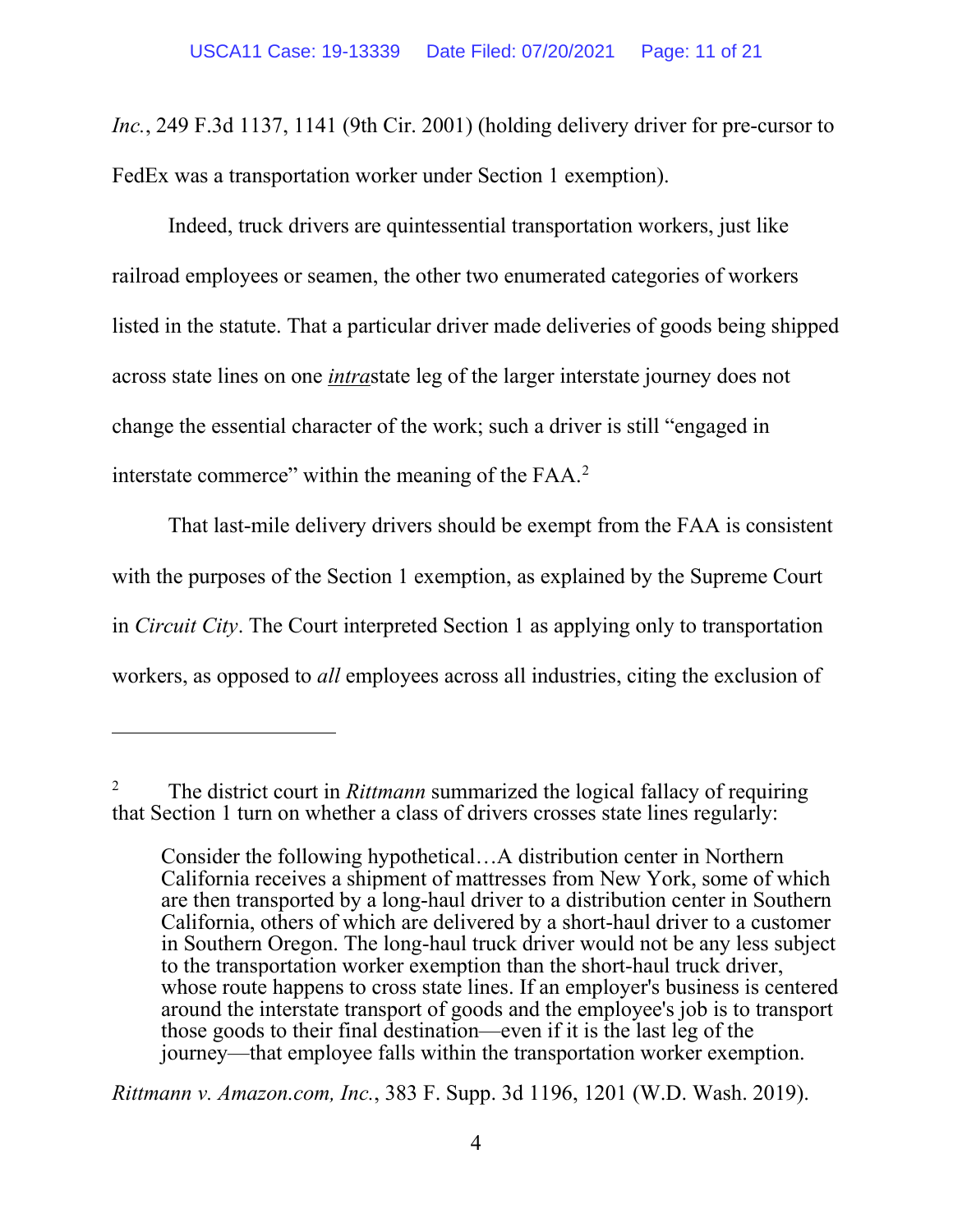other enumerated categories of transportation workers -- railroad employees and seamen -- and "Congress' demonstrated concern with transportation workers and their necessary role in the free flow of goods…" *Cir. City Stores, Inc. v. Adams*, 532 U.S. 105, 121 (2001). To the extent Congress' principal concern in drafting Section 1's exemption was the potential disruption of commerce at a nationwide level, the panel's holding is at odds with this overriding concern. The "free flow of goods" and long-distance supply chains that concerned Congress when it passed the Section 1 exemption have become increasingly complex, and companies increasingly subcontract certain legs of the larger interstate journey, some of which may be wholly intrastate. In finding last-mile delivery drivers to be exempt from the FAA, other courts have observed that "a strike by UPS or FedEx drivers, who only personally travel intrastate, would cause a ripple effect in interstate commerce because goods travelling interstate would still not make it to their final destination." *Rittmann*, 383 F. Supp. 3d at 1201-02; *see also Waithaka v. Amazon.com, Inc.*, 404 F. Supp. 3d 335, 343 (D. Mass. 2019) ("[A] strike by lastmile delivery drivers for Amazon would disrupt interstate commerce."). Thus, lastmile delivery drivers are precisely the type of worker that was intended to be exempted from the FAA because of their critical role in interstate commerce.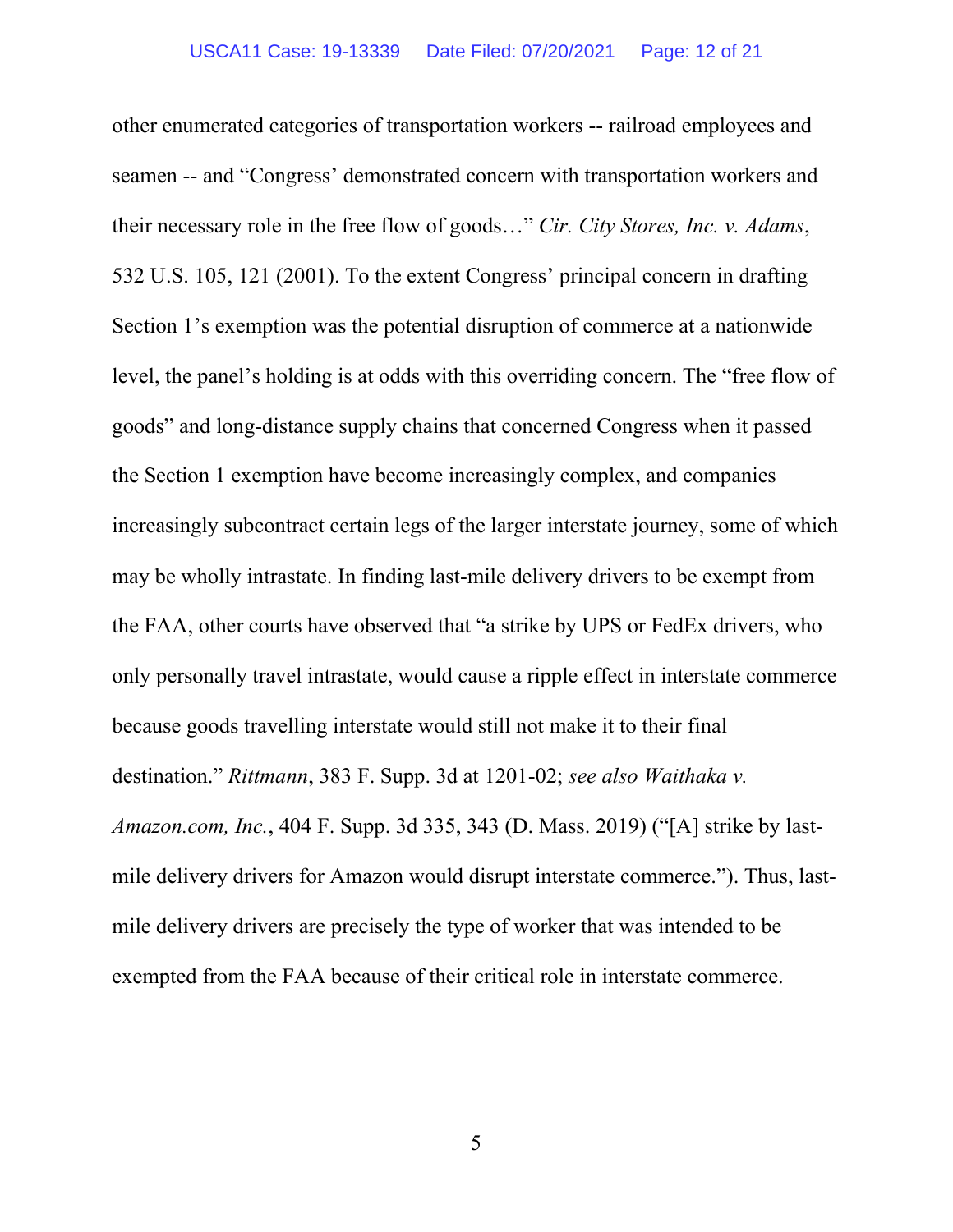### **B. The Panel's Decision Fails to Follow the Supreme Court's Dictates Regarding Interpretation of the Section 1 Exemption**

The panel opinion also failed to heed the Supreme Court's "important caution" that courts should look to the "ordinary meaning" of the text "at the time Congress enacted the statute." *New Prime Inc. v. Oliveira*, 139 S. Ct. 532, 535 (2019). The panel observed that "seamen" and "railroad employees", the other two enumerated categories of workers, "[g]enerally…travel from state-to-state, or country-to-country" and that including delivery drivers making only intrastate trips "is inconsistent with the general interstate and international work of 'seamen' and 'railroad employees'…" Panel Op., \*27-28. But the terms "seamen" and "railroad employees" were not understood to predominantly perform long-distance deliveries across state lines when the FAA was passed. Indeed, the Supreme Court in *New Prime* looked to contemporaneous statutes such as the Transportation Act of 1920, 66 Cong. Ch. 91 (1920), 41 Stat. 456, and the Erdman Act, 55 Cong. Ch. 370 (1898), 30 Stat. 424, to better understand how the term "railroad employees" was understood at the time of the FAA's passage. *See New Prime*, 139 S. Ct. at 542-43. This approach underscores why other Circuit Courts have looked to precedents under the Federal Employers' Liability Act (FELA), which utilizes similar language to the FAA to glean the meaning the of the phrase "engaged in interstate commerce." *See, e.g.*, *Waithaka*, 966 F.3d at 19; *Rittmann*, 971 F.3d at 912. The FELA cases make clear that railroad workers who transported goods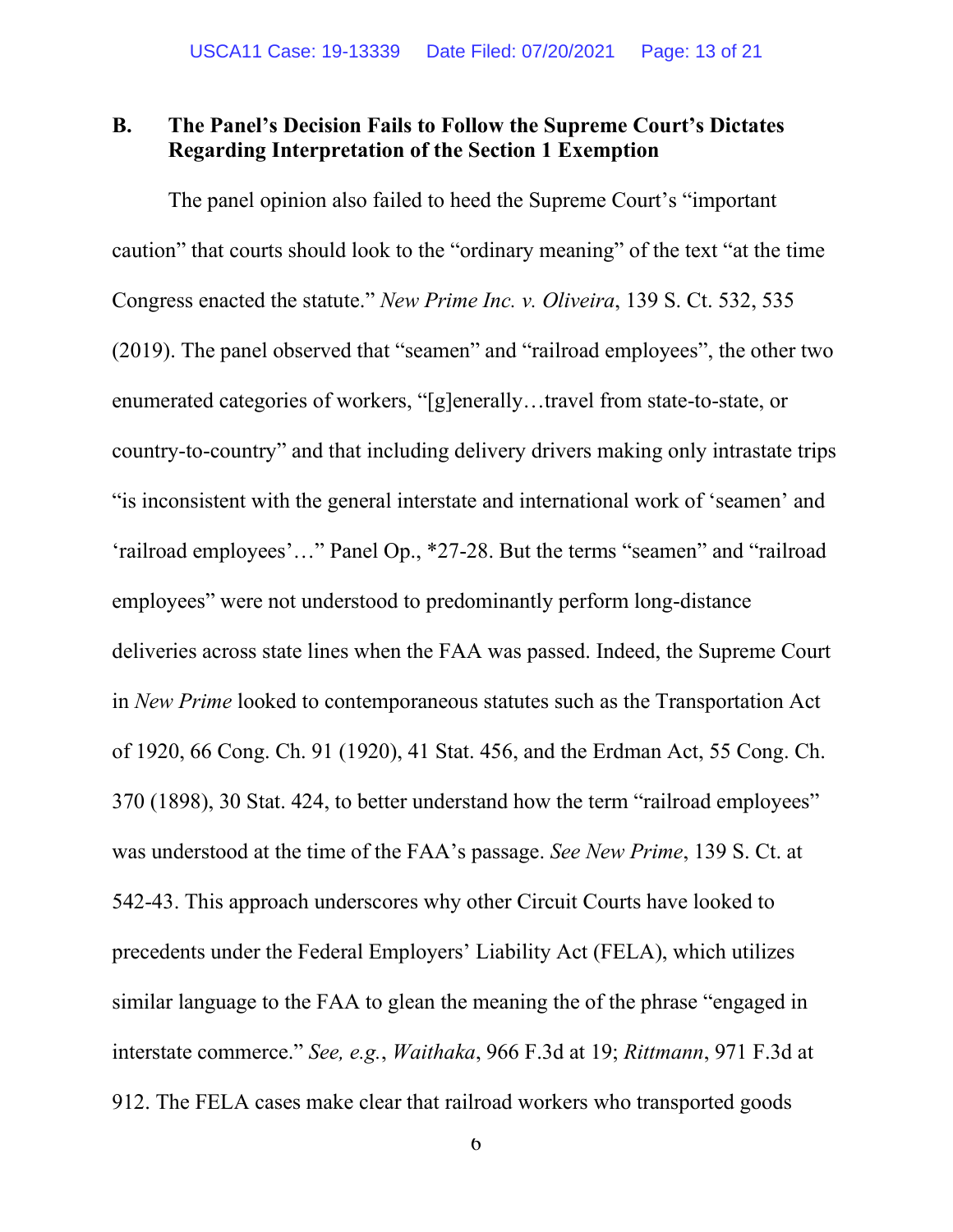within a single state in the course of a larger interstate journey were "engaged in interstate commerce" under the FELA.<sup>[3](#page-28-0)</sup>

Contrary to the panel's conclusions, there is no danger that affirming the district court would "sweep in numerous categories of workers whose occupations have nothing to do with interstate transport" simply because they delivered something that once originated out of state. Panel Op., \*26 (quoting *Wallace v. Grubhub Holdings, Inc.*, 970 F.3d 798, 802 (7th Cir. 2020)). The *Wallace* decision upon which the panel relied *distinguished* between workers who transported goods as one leg of a larger interstate chain of commerce (i.e. workers "connected…to the act of moving [] goods across state or national borders," *see Wallace*, 970 F.3d at 802, like the last-mile delivery drivers at issue here) and workers who deliver goods that happen to at some time have originated out of state (such as "dry cleaners who deliver pressed shirts" that happen to be "manufactured in Taiwan" and "ice cream truck drivers selling treats…made with milk from an out-of-state dairy."). *Id.*[4](#page-28-0)

<sup>3</sup> *See, e.g.*, *Philadelphia & Reading Ry. Co. v. Hancock,* 253 U.S. 284, 285-86 (1920); *Norfolk & W. R. Co. v. Com. of Pennsylvania*, 136 U.S. 114, 119 (1890); *Kach v. Monessen Sw. Ry. Co.*, 151 F.2d 400, 401 (3d Cir. 1945).

<sup>&</sup>lt;sup>4</sup> *Wallace* did *not* hold that workers must cross state lines to be exempt, and the Seventh Circuit has since clarified that "[a]ctual transportation [for purposes of Section 1 of the FAA] is not limited to the precise moment either goods or the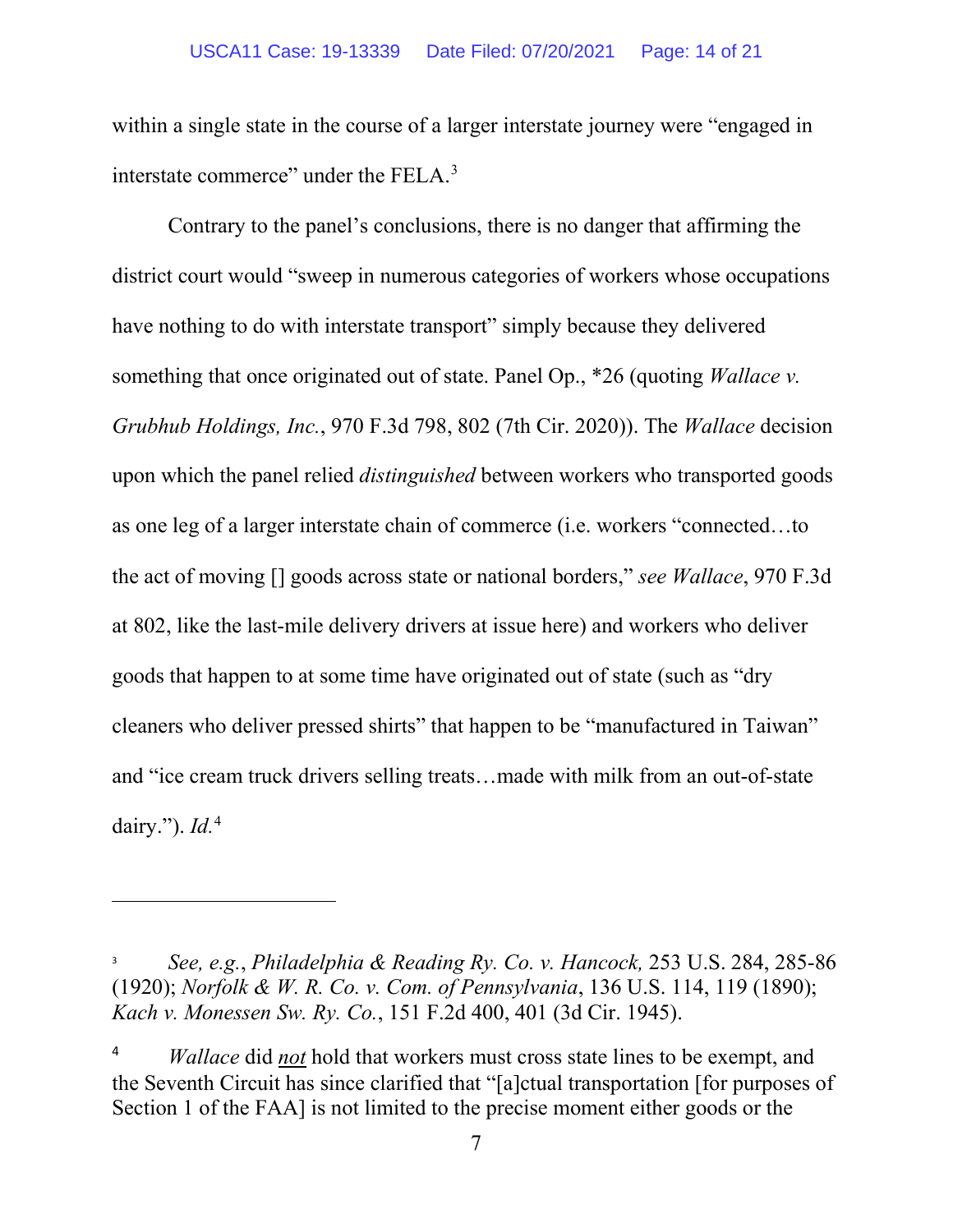The Plaintiffs here are not drivers working for a small business making local deliveries of goods that have long since come to rest before being resold and delivered locally. Instead, they are employed as an integral part of an interstate supply chain, performing one leg of a *continuous* interstate journey. The goods delivered by Plaintiffs are still in the course of their interstate shipment, having not yet arrived at their final destination. The panel was wrong to suggest that the movement of the goods (as opposed to the workers) is not a critical component of the analysis, Panel Op., \*24-25; instead, the crucial distinction is between goods that are in the course of a continuous interstate shipment, having not yet reached their final destination, and goods which have already come to rest and are merely being re-sold and delivered locally.<sup>[5](#page-28-0)</sup>

people accompanying them cross state lines." *Saxon v. Sw. Airlines Co.*, 993 F.3d 492, 498 (7th Cir. 2021) (emphasis added).

<sup>&</sup>lt;sup>5</sup> The panel's decision frames the test for determining whether a given class of workers is exempt under Section 1 as requiring that the workers (1) be "employed in the transportation industry"; and (2) "actually engage in the transportation of goods in interstate commerce…." Panel Op., \*16 (internal quotation omitted). Here, the panel did not opine that Plaintiffs were not "employed in the transportation industry"; however, this requirement can give rise to confusion if courts distinguish between drivers who work for logistics companies, delivering third-party goods and those who work in-house for companies, delivering their own products. Such drivers are not in the "furniture" or "snack food" industry simply because they work in-house for a furniture company or a snack food company where they do the exact same work as outsourced delivery drivers.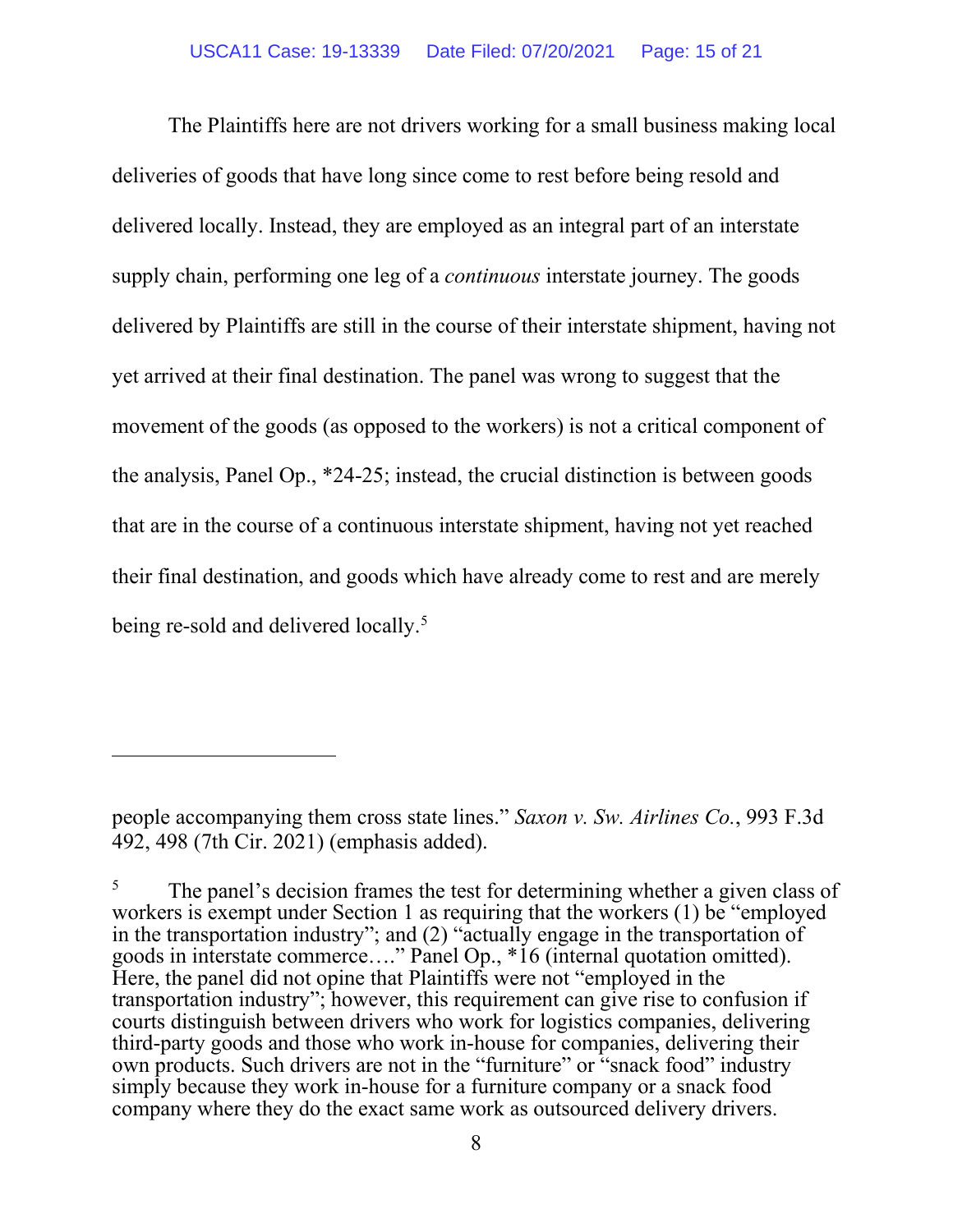## **C. The Panel's Decision Will Allow Exploitation of Last-Mile Delivery Drivers to Continue Unchecked, Absent** *En Banc* **Review**

Delivery drivers, including last-mile delivery drivers like the Plaintiffs, are among the most likely to be misclassified as independent contractors and to have their rights violated. Misclassification is widespread in the trucking and delivery industry, and numerous courts have found such workers to be improperly classified as contractors under state law. *See, e.g.*, *DaSilva v. Border Transfer of MA, Inc.*, 377 F. Supp. 3d 74, 94 (D. Mass. 2019); *Matter of Claim of Cowan*, 159 A.D.3d 1312, 1314 (N.Y. App. Div. 2018); *Craig v. FedEx Ground Package Sys., Inc.*, 300 Kan. 788, 812 (2014); *Slayman v. FedEx Ground Package Sys., Inc.*, 765 F.3d 1033, 1047 (9th Cir. 2014); *Alexander v. FedEx Ground Package Sys., Inc.*, 765 F.3d 981, 997 (9th Cir. 2014); *Anderson v. Homedeliveryamerica.com, Inc.*, No. 11-10313-Gao, 2013 WL 6860745, at \*2 (D. Mass. Dec. 30, 2013). Indeed, Defendant USPack is itself currently the subject of considerable litigation, including an enforcement action by the U.S. Department of Labor. *See Scalia v. USPack Logistics LLC, et al.*, Civ. A. No. 4:20-cv-040009 (D. Mass.).

These decisions recognize that the systems utilized by USPack and similar companies lead to systematic exploitation of delivery drivers by their employers. For example, in one case involving "last-mile" delivery drivers, the Seventh Circuit observed that "[t]he number of independent contractors in this country is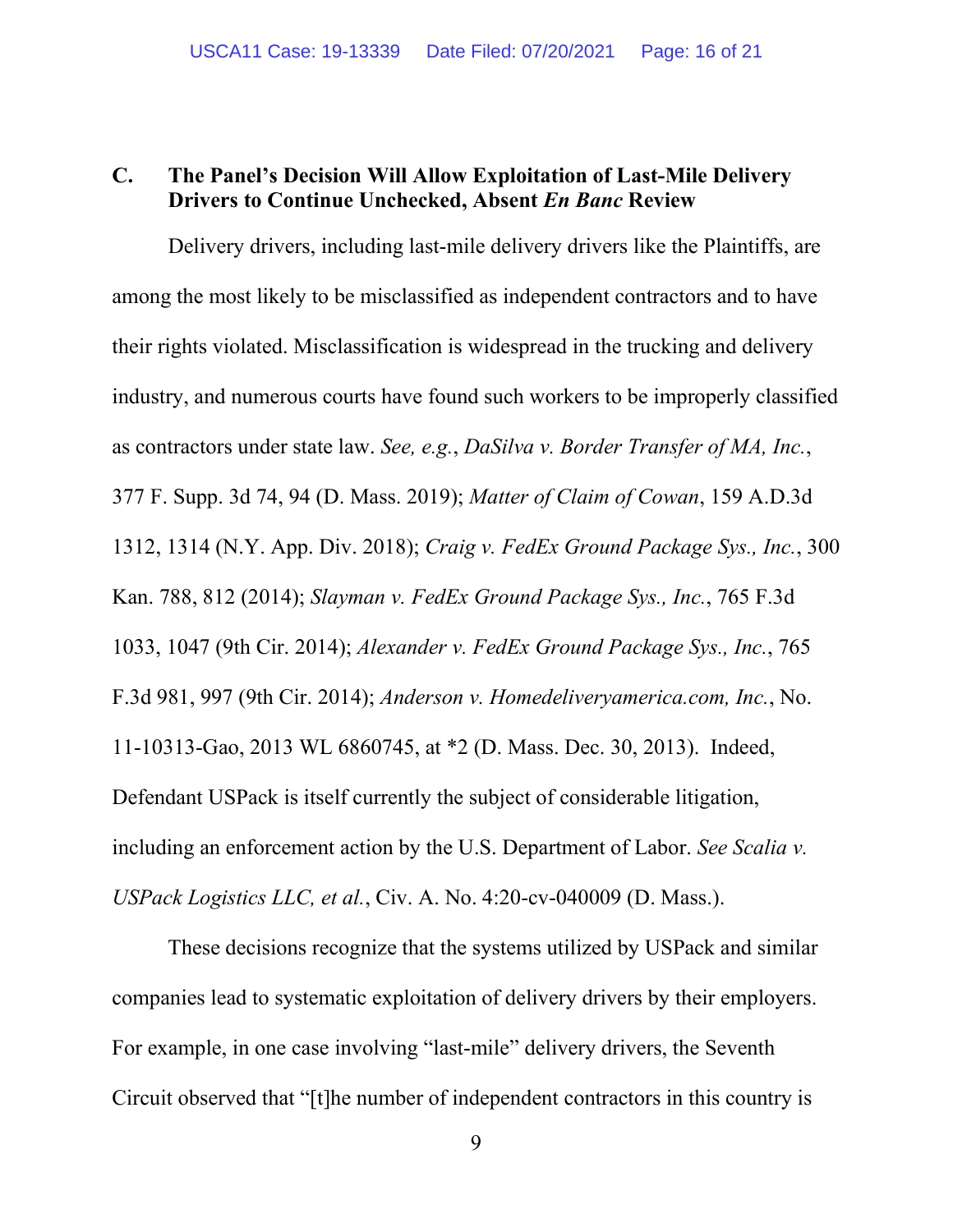#### USCA11 Case: 19-13339 Date Filed: 07/20/2021 Page: 17 of 21

growing" because of the "economic incentives for employers to use independent contractors and [that] there is a potential for abuse in misclassifying employees as independent contractors." *Craig v. FedEx Ground Package System, Inc.*, 686 F.3d 423, 430–31 (7th Cir. 2012) (*per curiam*).

In light of the widespread labor exploitation across the delivery industry, the consequences of holding that last-mile delivery drivers fall outside the Section 1 exemption will be dire. Misclassification denies workers the protection of workplace laws, including wage and hour protections, health and safety protections, workers' compensation, and more. Workers who seek to enforce wage laws against these delivery companies will be stymied if drivers cannot file suit in court or band together collectively to bring class and collective actions.<sup>[6](#page-28-0)</sup> States and the federal governments will continue to lose out on payroll taxes and insurance premiums that companies would pay if they properly classified their workers in these often-dangerous jobs as employees.<sup>[7](#page-28-0)</sup>

 $6$  Imposing forced arbitration resulted in \$9.2 billion in wage theft in 2019 because 98% of workers with claims subject to arbitration never file a claim. Hugh Baran & Elisabeth Campbell, FORCED ARBITRATION HELPED EMPLOYERS WHO COMMITTED WAGE THEFT POCKET \$9.2 BILLION IN 2019 FROM WORKERS IN LOW-PAID JOBS (JUNE 2021), [https://s27147.pcdn.co/wp-content/uploads/Data-Brief-](https://s27147.pcdn.co/wp-content/uploads/Data-Brief-Forced-Arbitration-Wage-Theft-Losses-June-2021.pdf)[Forced-Arbitration-Wage-Theft-Losses-June-2021.pdf.](https://s27147.pcdn.co/wp-content/uploads/Data-Brief-Forced-Arbitration-Wage-Theft-Losses-June-2021.pdf)

See NAT'L EMP. L. PROJECT, INDEPENDENT CONTRACTOR MISCLASSIFICATION IMPOSES HUGE COSTS ON WORKERS AND FEDERAL AND STATE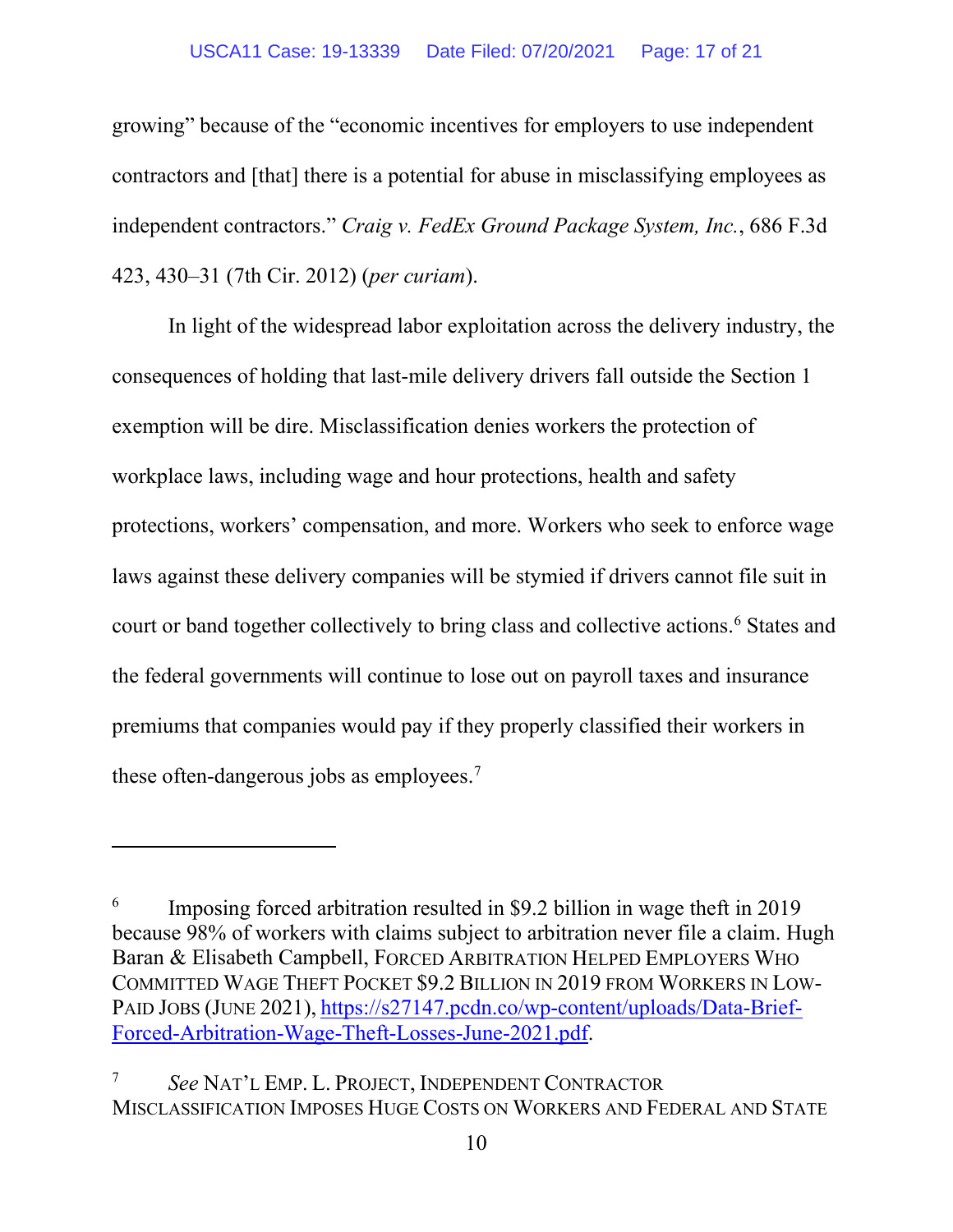For years, companies like USPack have openly defied state and federal law by misclassifying their employees, hiding behind their forced arbitration provisions (which include collective and class-action waivers) and using the FAA to evade accountability in court. USPack and other delivery companies rely on the unilaterally imposed label of "independent contractor" to argue that their workers are running their own separate businesses, when the reality shows that they are not in charge of their work. Whether last-mile delivery drivers will continue to have their wage claims stymied and compelled to individual arbitration, or whether courts will finally reach the merits of the companies' misclassification and impose systemic remedies for workers in this industry, is thus an issue of exceptional importance to drivers, who are economically imperiled by misclassification.

Determining whether the FAA applies to these workers is a threshold inquiry that in many cases will determine whether these workers will be able to hold these companies accountable in a public court proceeding at all. Thus, the panel's decision could have far-reaching implications for the entire delivery industry.

### **CONCLUSION**

For the foregoing reasons, this Court should grant *en banc* review and

TREASURIES (Oct. 2020), https://s27147.pcdn.co/wp-content/uploads/Independent-Contractor-Misclassification-Imposes-Huge-Costs-Workers-Federal-State-Treasuries-Update-October-2020.pdf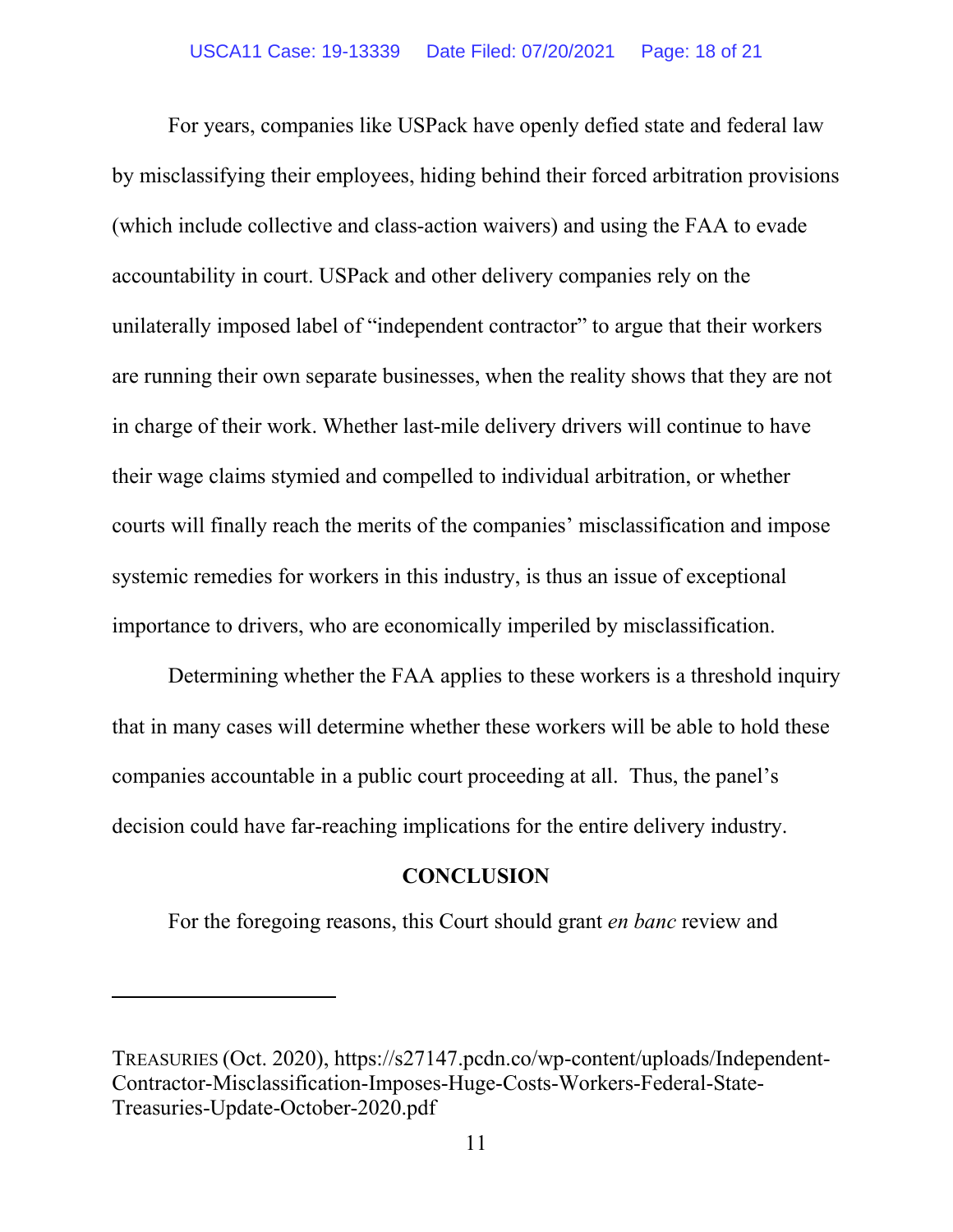reverse the erroneous ruling of the panel decision in this case.

**Dated:** July 20, 2021 Respectfully submitted,

*/s/ Shannon Liss-Riordan*

Shannon Liss-Riordan, Lichten & Liss-Riordan, P.C. 729 Boylston Street, Suite 2000 Boston, MA 02116 (617) 994-5800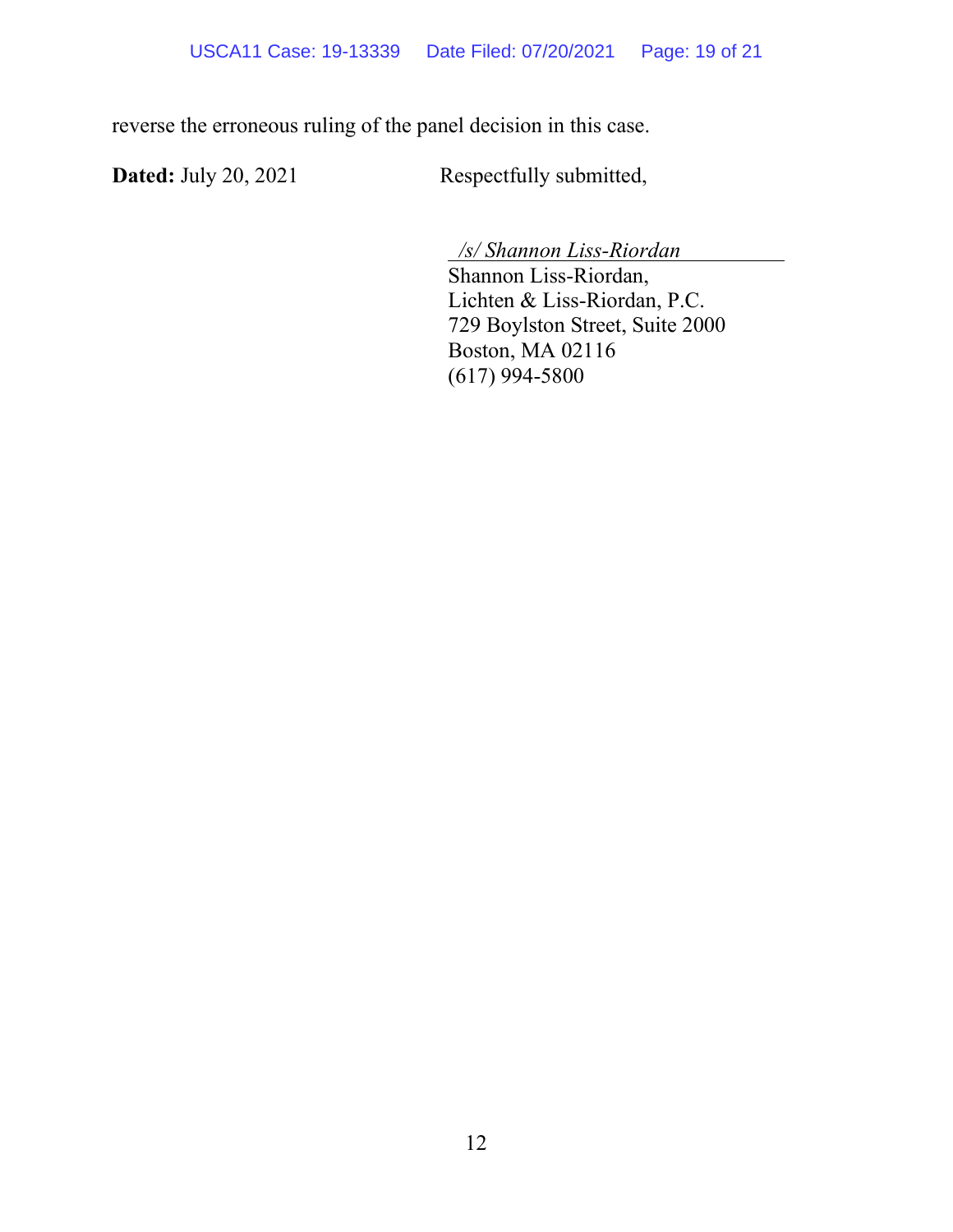### **CERTIFICATE OF COMPLIANCE**

Pursuant to Federal Rules of Appellate Procedure 32(a)(7)(B), and 29(b)(4), I hereby certify that this brief contains 2,599 words, excluding the parts of the brief exempted by Rule  $32(a)(7)(B)(iii)$ , as established by the word count of the computer program used for preparation of this brief.

This brief complies with the typeface requirements of Federal Rule of Appellate Procedure 32(a)(5) and the type style requirements of Federal Rule of Appellate Procedure 32(a)(6). This brief has been prepared in a proportionally spaced typeface using Microsoft Word 2010 14-point size Times New Roman font.

Dated: July 20, 2021 /s/ Shannon Liss-Riordan Shannon Liss-Riordan, Esq. Lichten & Liss-Riordan, P.C. 729 Boylston Street, Suite 2000 Boston, MA 02116 (617) 994-5800 sliss@llrlaw.com

*Attorney for Amici*